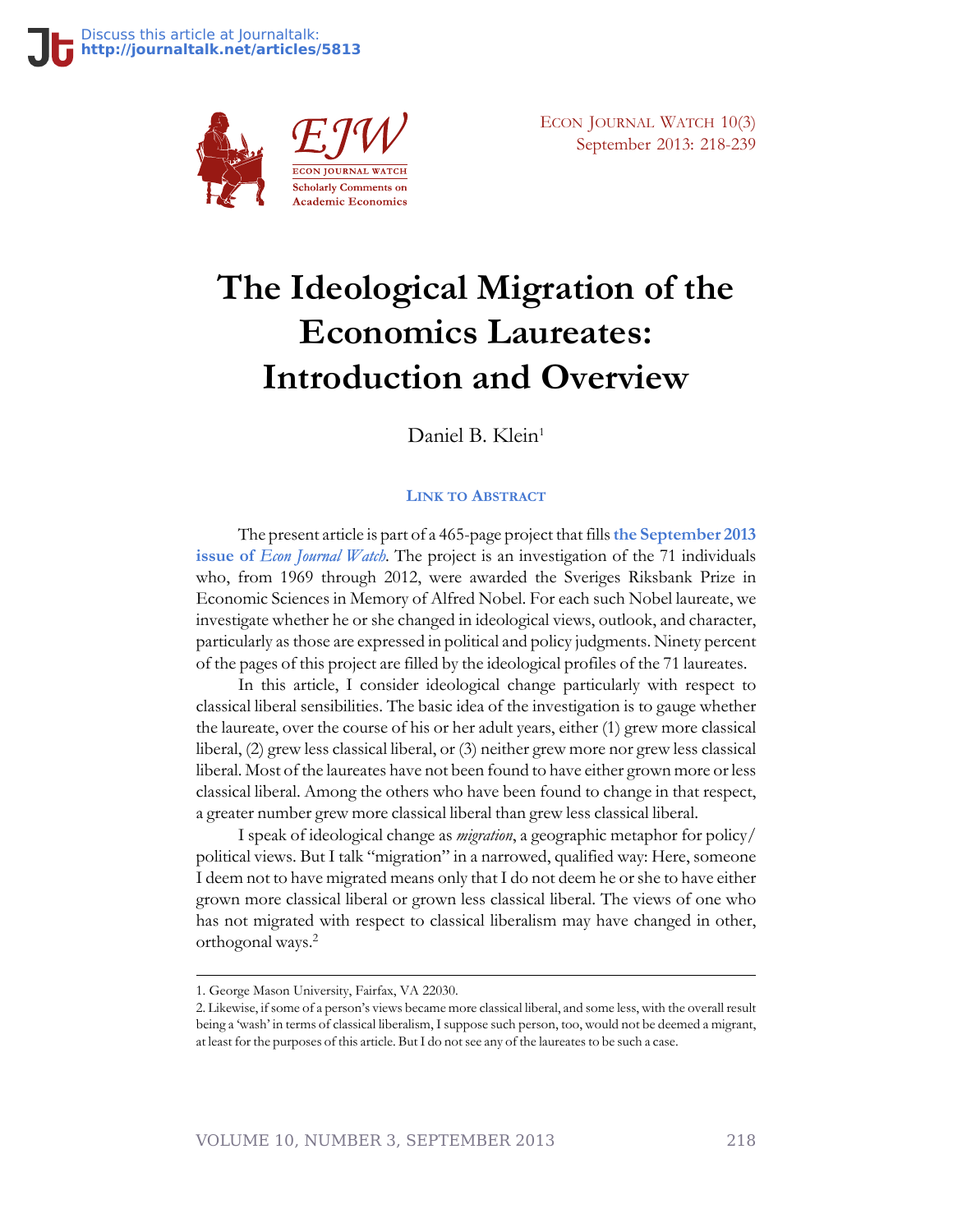#### KLEIN

Figure 1 offers a report of ideological migrations among the economics laureates. Fifty of the 71 laureates are not listed in Figure 1. Such absence represents only that I do not know the individual to have migrated during adulthood; such absence does not represent a firm opinion that the individual (e.g., Leonid Kantorovich) did not migrate. For a few, such as Robert Lucas, Merton Miller, Lawrence Klein, Arthur Lewis, and Edward Prescott, I have a hunch that they grew at least a bit more classical liberal, but the meagerness of my knowledge, particularly about their earlier years, keeps me from including them in the figure. I do not have any particular hunches for additional migrants in the other direction—if I had to suggest the most likely, it would be Maurice Allais. Overall, the profiles perhaps suggest that the proportion of our ignorance to our knowledge is not so high as to undercut whatever meaning might be found in the entire set of 71 laureates.

| Grew more classical liberal | A lot more          | James Buchanan<br>Ronald Coase<br>Robert Fogel<br>Friedrich Hayek<br>Franco Modigliani<br>Douglass North<br>Vernon Smith |  |
|-----------------------------|---------------------|--------------------------------------------------------------------------------------------------------------------------|--|
|                             | More, but not a lot | Kenneth Arrow<br>James Mirrlees<br>Theodore Schultz<br>Amartya Sen                                                       |  |
|                             | A bit more          | Milton Friedman<br>Eric Maskin<br>Edmund Phelps<br>Thomas Sargent<br>George Stigler                                      |  |
| Grew less classical liberal | A lot less          | Ragnar Frisch<br>Bertil Ohlin                                                                                            |  |
|                             | Less, but not a lot | Peter Diamond                                                                                                            |  |
|                             | A bit less          | John Hicks<br>Paul Krugman                                                                                               |  |

| Figure 1. Ideological migrations of economics laureates who grew |  |
|------------------------------------------------------------------|--|
| either more or less classical liberal                            |  |

My first goal here is to explain what I mean by Figure 1. Whether the results shown there hold any significance is perhaps rather doubtful, and is for the reader to decide. I will touch upon some of the many points to consider. For those who are fascinated by the individual and how he (or she) makes sense of things, how he reckons what is most important, who he most admires and emulates, how he develops his primary duties, and how he makes his way in the world—and how all that relates to his ideological character and outlook—the profiles might be of interest, even if read entirely apart from the problem-ridden, perhaps silly formulations imposed here.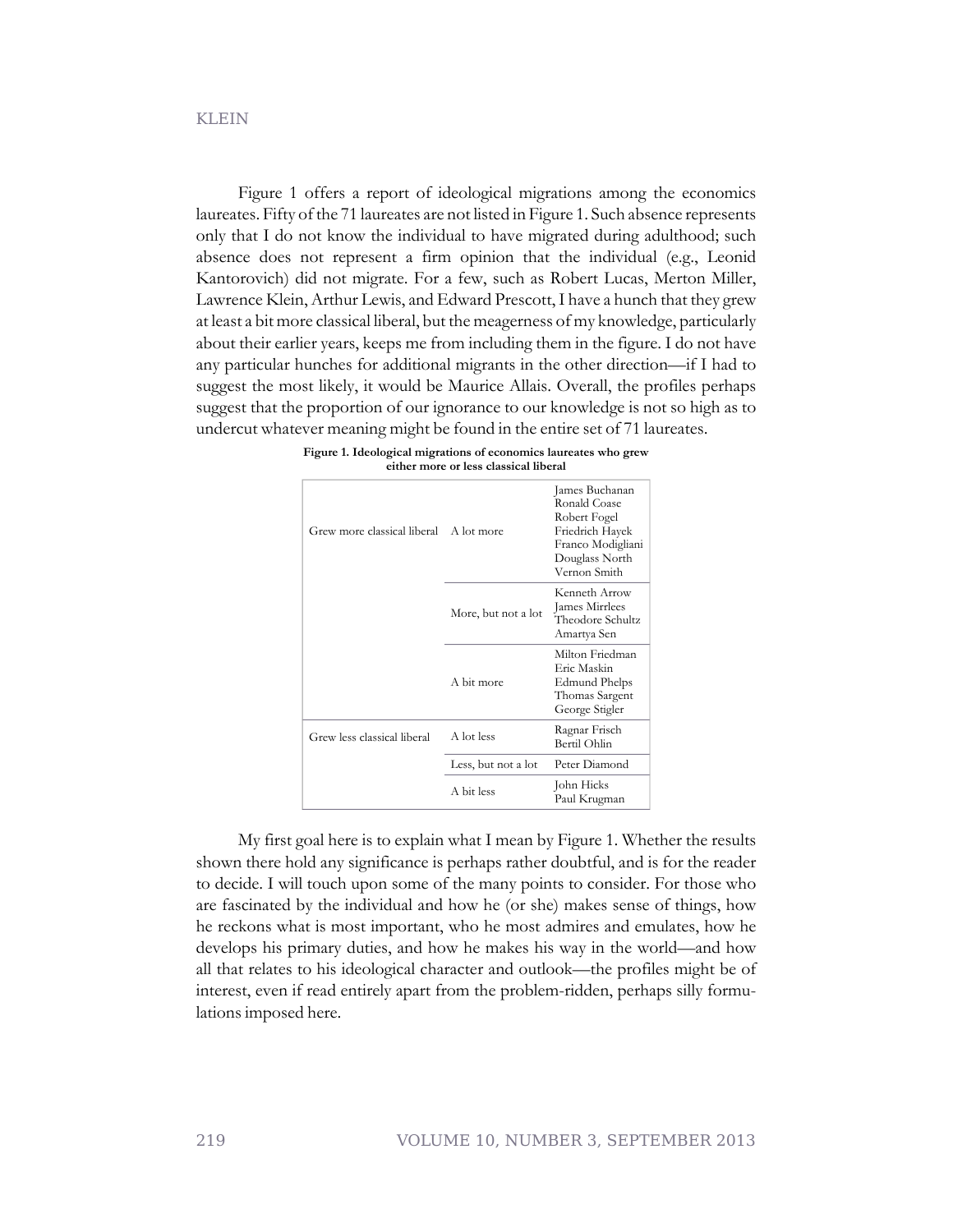Here I write as the project's principal investigator and chief author. Of the 71 profiles, I am sole author of five and coauthor (always with Ryan Daza and often also Hannah Mead) of 58.

Authors of the eight other profiles are as follows: Niclas Berggren (writing the profiles of James M. Buchanan and Bertil Ohlin), Jason Briggeman (Paul Krugman and Amartya Sen), Benny Carlson (Gunnar Myrdal), J. Daniel Hammond (Milton Friedman), E. C. Pasour (Theodore W. Schultz), and Arild Sæther and Ib E. Eriksen (Ragnar Frisch). Viviana Di Giovinazzo has provided a selection and translation of material by Franco Modigliani. Finally, David Colander serves as Overseeing Referee and independent commentator, a role described below.

#### **Some concepts and questions**

**"Classical liberal"**: The *Stanford Encyclopedia of Philosophy* contains an entry on "Liberalism" by Gerald Gaus and Shane D. Courtland (2011). In reproducing the following passage I suppress the citations contained within it:

For classical liberals—sometimes called the 'old' liberalism—liberty and private property are intimately related. *From the eighteenth century right up to today*, classical liberals have insisted that an economic system based on private property is uniquely consistent with individual liberty, allowing each to live her life—including employing her labor and her capital—as she sees fit. Indeed, classical liberals and libertarians have often asserted that in some way liberty and property are really the same thing; it has been argued, for example, that all rights, including liberty rights, are forms of property; others have maintained that property is itself a form of freedom. A market order based on private property is thus seen as an *embodiment* of freedom. Unless people are free to make contracts and to sell their labour, or unless they are free to save their incomes and then invest them as they see fit, or unless they are free to run enterprises when they have obtained the capital, they are not really free. (Gaus and Courtland 2011; first italics added)

Similar characterizations of classical liberalism are readily available, for example, in *The New Palgrave Dictionary of Economics* (Dahrendorf 2008). For a good overview, see Friedrich Hayek's encyclopedia entry "Liberalism" (Hayek 1978).

By the term *classical liberal*, I mean maintaining a presumption of liberty. By "liberty," I mean others, including the government, not messing with one's stuff. By "one's stuff," I mean one's person and property, understood in a way that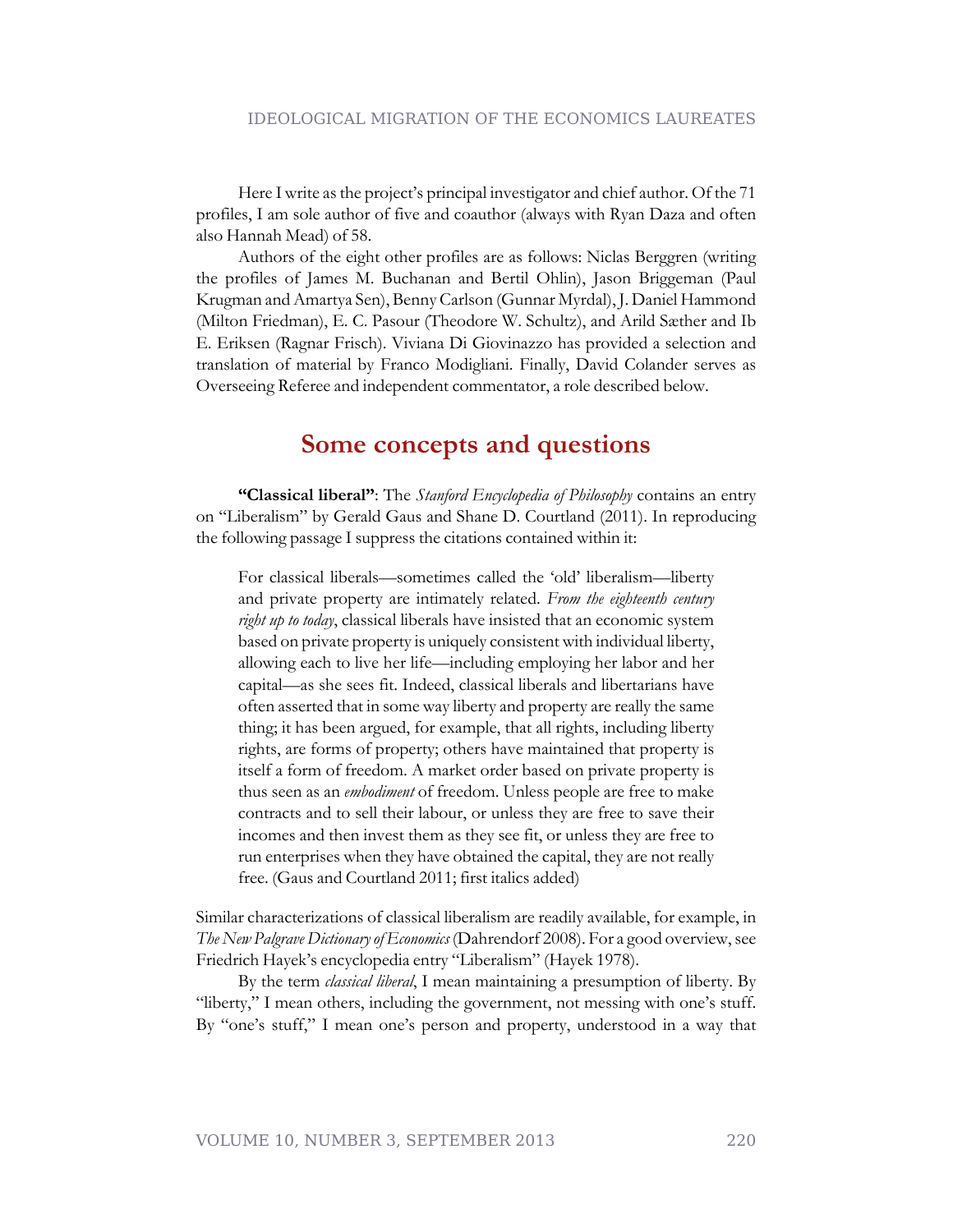implies freedom of voluntary association and contract. Liberty is the flipside of commutative justice, "abstaining from what is another's," as put by Adam Smith (1976/1790, 269). These formulations presuppose configurations of ownership, and the configurations presupposed here are ones that are congruent with the thought of David Hume, Adam Smith, and other liberals of the eighteenth and nineteenth centuries. Among the economics laureates, classical liberalism is particularly well represented by Milton Friedman and Friedrich Hayek, both of whom described themselves as liberal (e.g., see Friedman 1962, 5-6, on "the rightful and proper label," and Hayek 1960).<sup>3</sup>

**"Growing more/growing less classical liberal"**: The migrations reported in Figure 1 are about growing more or growing less classical liberal: They do not necessarily mean moving into or moving out of the ideological territory designated 'Classical Liberalism.' Franco Modigliani, for example, never resided in that territory, so to speak. But, by moving from fascist and socialist to a more mainstream social-democratic outlook, Modigliani moved in directions that brought him closer to that territory, closer than he had been; he grew *more* classical liberal. The point is made also by the inverse example of Ragnar Frisch. Frisch, too, never resided in 'Classical Liberalism,' but he moved further away from that territory; he grew less classical liberal.

**What of original structuring of ideological sensibilities?** We are especially interested in views undergoing restructuring (along the lines of more or less classical liberal, that is). For example, although we are quite sure that Gary Becker now has views that he did not have after finishing college at Princeton (by which time he had outgrown what was apparently an only superficial inclination toward socialism), for example, strongly favoring drug liberalization, we have little information to the effect that he had had contrary views, that he underwent a change or restructuring in his thinking. In this respect our idiom of "growing more classical liberal" is misleading, for in an important sense Becker did grow more classical liberal. But, so far as I can tell, the development was primarily that of going from not really having considered views to having classical liberal views; it was a development of structuring, not restructuring. Such a development is not here regarded as migration. The matter relates to how old the laureate has to be for his story to count as migration.

<sup>3.</sup> I use "classical liberal" rather than *libertarian* in part to get away from the image that some have projected onto "libertarian," an image that entails stark distinctions, all-or-nothing modes of reasoning, insufficient attention to problems in formulating liberty as a principle, and brittle claims for such a principle. Classical liberalism maintains a *presumption* of liberty—it admits of exceptions—and it is comfortable anchoring discussion in the status quo, being oriented more toward *reform* than toward any notion of an ideal or just arrangement.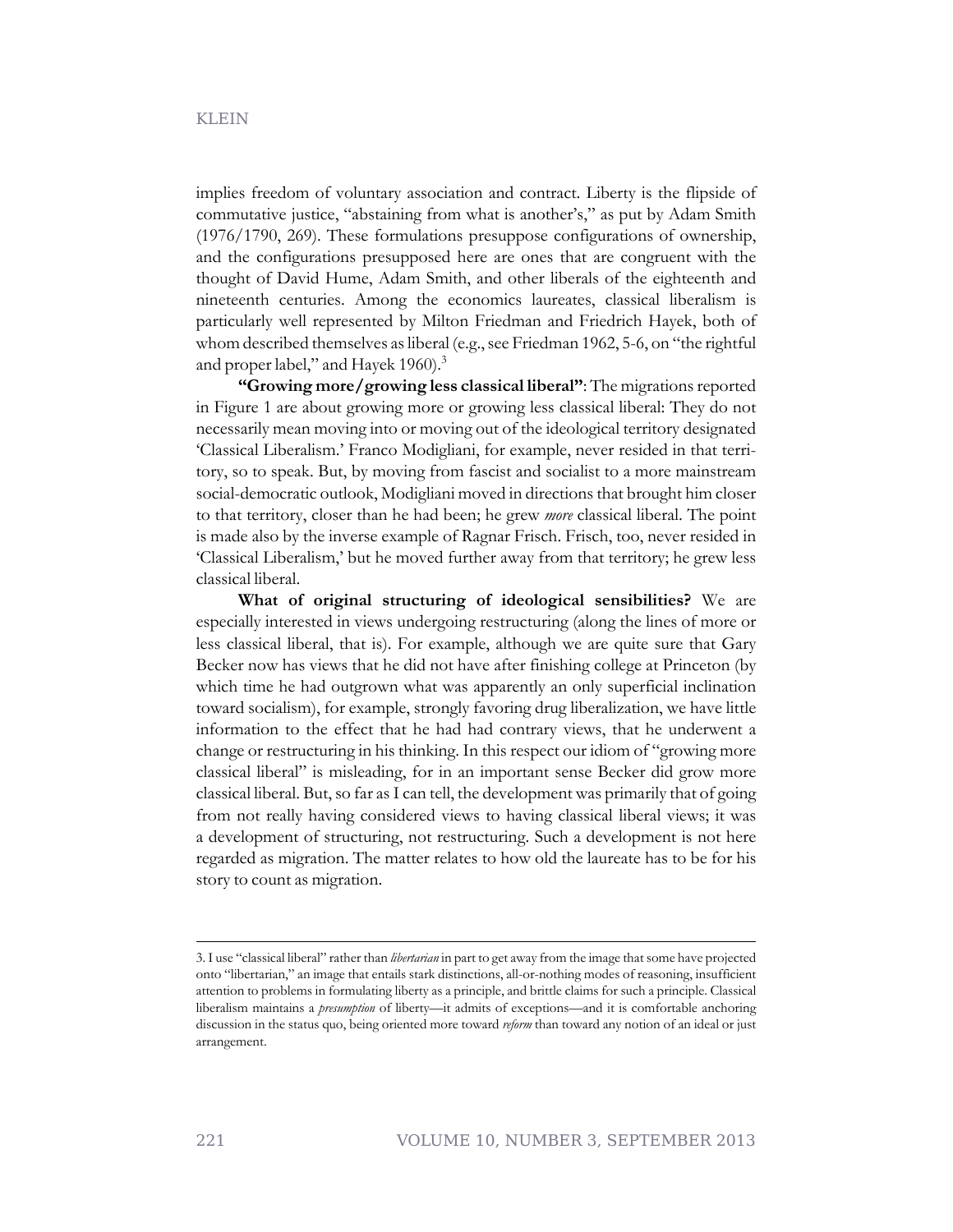**When does adulthood start?** The profiles certainly take an interest in available information about the laureate's earliest, even teenage, views, as well as in the political inclinations of the laureate's family and upbringing. But to make it into Figure 1, at least one of several conditions must hold. One condition is that the earlier views, which subsequently underwent change, were those of someone who was at least 22 years old. Another condition is that views were expressed in print, as were those of Franco Modigliani in his late teenage years. Another is that the individual, in later years, spoke in a definite, significant way of having undergone an experience of rethinking of his views—the way that Hayek, Ronald Coase, and James Buchanan did. I exclude from Figure 1 some individuals who seem to have been inclined one way in college, but not with great commitment, and who shortly thereafter, perhaps in graduate school, moved away from their college views. Robert Lucas, Edward Prescott, and Gary Becker are examples of such cases *not* included in Figure 1.

### **Stepping back**

My character and outlook is classical liberal (or, pragmatic libertarian), and in that regard I have changed little since my college years, though I have grown particularly enamored of Adam Smith. I am an example of ideological persistence.

My ambition to study the ideological migration of intellectuals goes back perhaps 25 years. With collaborators, I acted on the ambition—with the result that our hard drives now store quite extensive unpublished material. (Sigh.) The motivation was to provide a form of meta-evidence for the wisdom of classical liberalism. By "meta-evidence" I mean evidence consisting of patterns (in this case, longitudinal patterns)<sup>4</sup> in how people estimate and judge evidence about policy/ political issues. All along I have been aware of some of the problems in purporting such meta-evidence, but I had thought that the problems were not too damaging. Over the years, however, the problems I had recognized, as well as others, loomed larger in my mind. Now, for me, the meta-evidence motivation is only a shadow of its initial self. Meanwhile, other motivations can perhaps justify the present project. I share this personal history as a way to introduce what follows: An elaboration of the initial meta-evidence motivation, followed by a discussion of the many problems with the meta-evidence motivation, followed by other motivations for

<sup>4.</sup> Another project in meta-evidence for the wisdom of classical liberalism is discussed in Klein (2012). Also, though not presented as such, the work of Bryan Caplan (2007, ch. 3) on how the views of economists and of the more "Enlightened Public" differ from the views of others can be read as another project in meta-evidence for the wisdom of classical liberalism.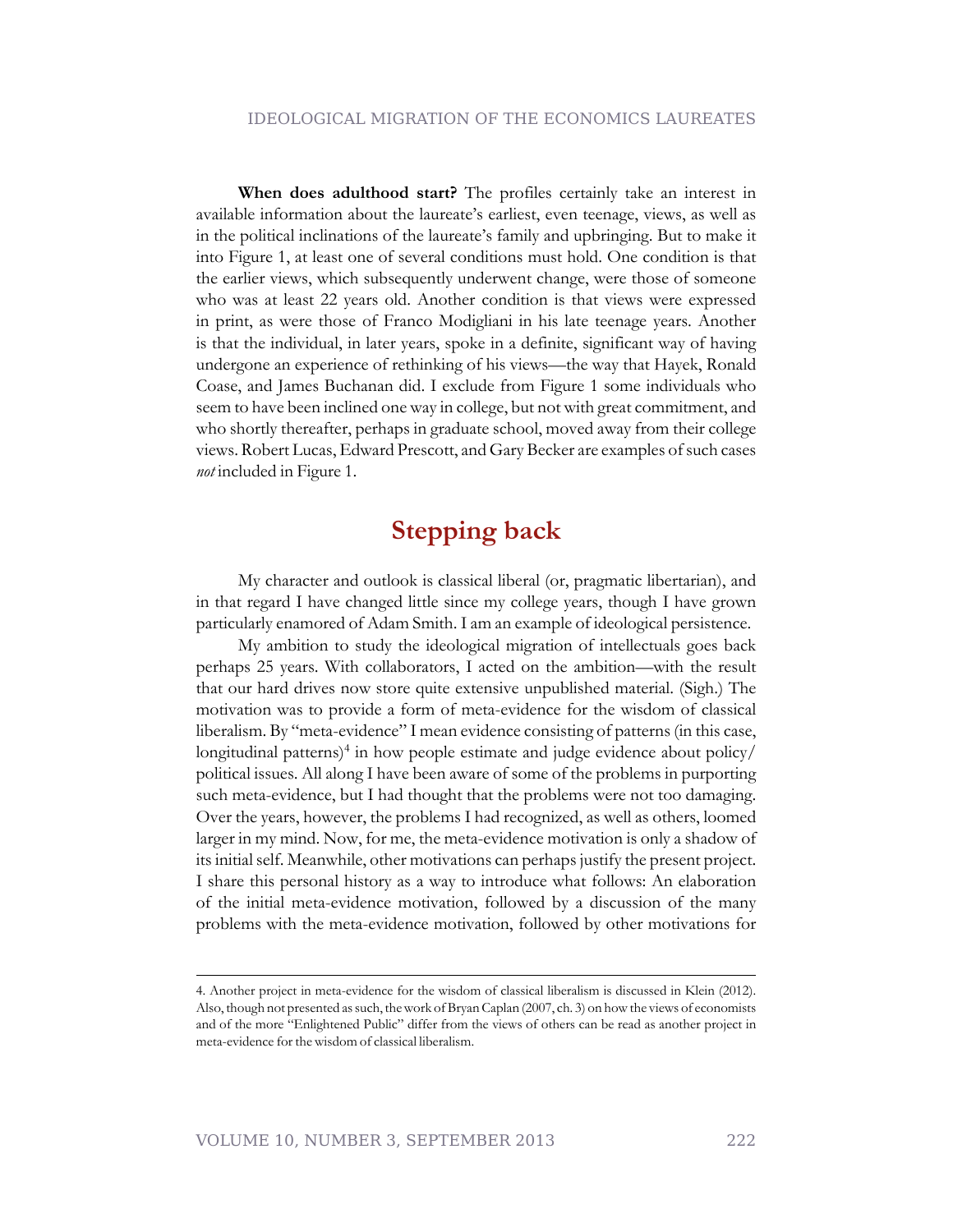the project. I then conclude with further description of how the project was carried out.

# **The initial motivation for the project: Metaevidence for the wisdom of classical liberalism**

John Stuart Mill expounds utilitarianism in his 1863 book *Utilitarianism*, and he sees the need to put certain preferences (and their fulfillment, producing corresponding pleasures) above others. He writes:

Of two pleasures, if there be one to which all or almost all who have experience of both give a decided preference, irrespective of any feeling of moral obligation to prefer it, that is the more desirable pleasure. If one of the two is, by those who are competently acquainted with both, placed so far above the other that they prefer it, even though knowing it to be attended with a greater amount of discontent, and would not resign it for any quantity of the other pleasure which their nature is capable of, we are justified in ascribing to the preferred enjoyment a superiority in quality, so far outweighing quantity as to render it, in comparison, of small account. (Mill  $1863$ )<sup>5</sup>

If we think of an individual choosing policy or political views (or beliefs or judgments), and then we invoke some notion of demonstrated preference, we can see how Mill's argument about preference superiority lends itself to an argument about policy-views superiority (although I would advise dropping the condition: "irrespective of any feeling of moral obligation to prefer it"). That is, if, among those who are "competently acquainted" with two contrary positions on an issue, one of the positions is consistently chosen, then that is the superior position.

Even more than is the case with preferences in music, film, or food, preferences in politics tend to get locked in; after the age of 25 or 30 they tend to persist throughout the life span. As Thomas Jefferson put it, "few, in their after-years, have occasion to revise their college opinions" (1984/1814, 1341). Moreover, they tend to become more firmly locked in as the years pass, which may be reason to regard a restructuring occurring at age 35 as more significant than one occurring at age 22. Accordingly, the observer may wish to discount somewhat some of the migrations reported in Figure 1, including those of Hayek, Coase, Buchanan, and Bertil Ohlin, each having experienced his principal movement before age 30.

<sup>5.</sup> Mill also states the idea, more briefly, in his diary entry of March 23, 1854 (Mill 1988/1910, 663).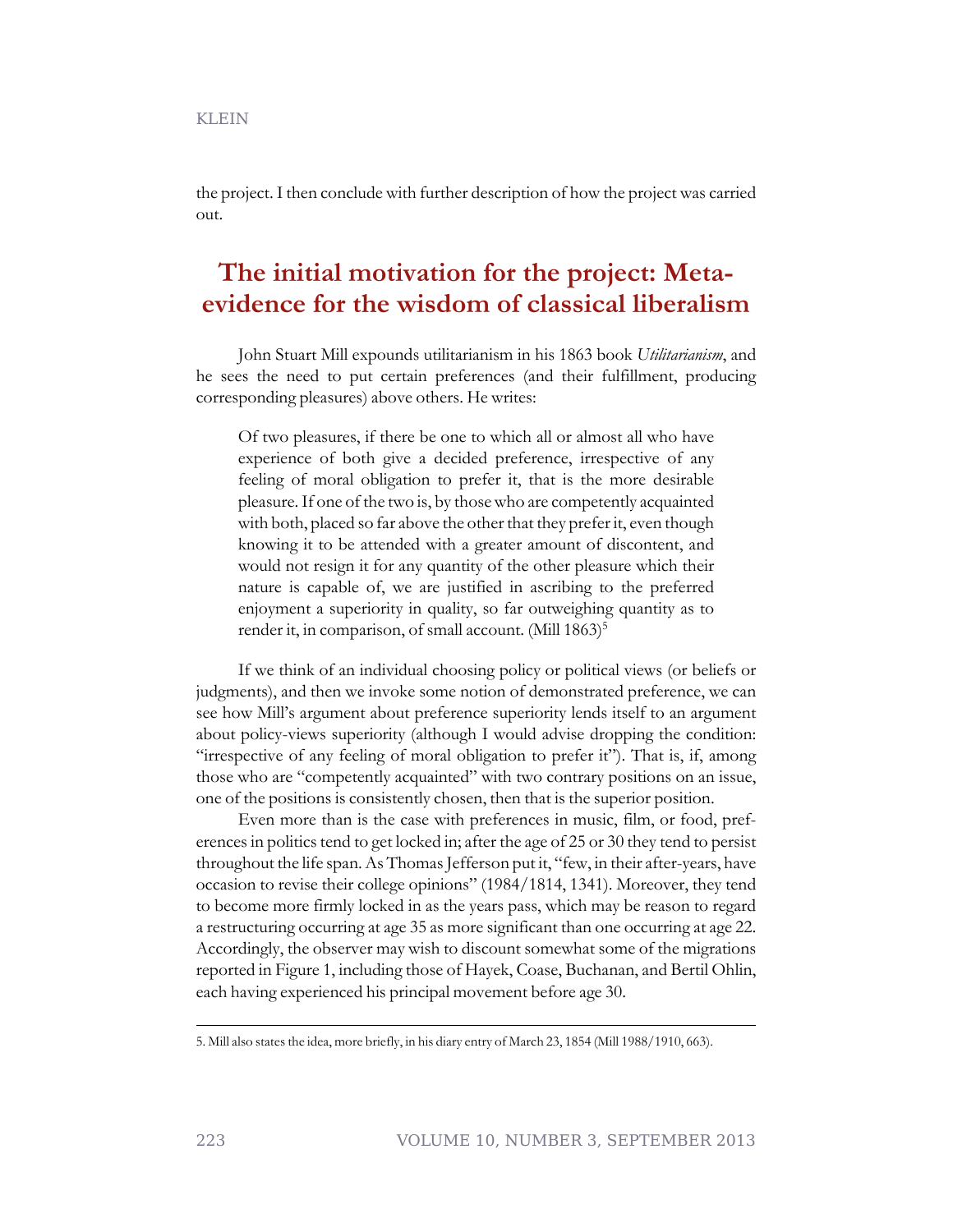Much scholarly research shows that individuals rarely undergo fundamental change in political outlook after the age of 25. At the end of this article I append a compendium of quotations about lock-in and persistence, the authorities quoted being Aristotle, David Hume, Adam Smith, Jefferson, Arthur Schopenhauer, Oscar Wilde, M. Kent Jennings, Richard G. Niemi, Marvin Minsky, Duane F. Alwin, Ronald L. Cohen, Theodore M. Newcombe, David O. Sears, and Carolyn  $L.$  Funk. $<sup>6</sup>$ </sup>

The power and prevalence of the forces toward lock-in—or *against* restructuring one's sensibilities—give significance to the uncommon individuals who overcome such forces, who in fact change their political views, particularly later in life. The significance stems in part from the great limitations in our ability to imagine what it is like to do something, such as riding a bicycle, we have never done, or being something, such as a Catholic, we have never been. We may see some other person do it or be it, but "it is by the imagination only that we can form any conception of what are his sensations," and "It is the impressions of our own senses only, not those of his, which our imaginations copy" (Smith 1976/1790, 9). It is difficult for our imagination to work with impressions that we lack. Mill spoke of those who are "competently acquainted" with both of two competing preferences. Some facets of knowing an idea may be possible only by having had the living experience of *believing* it. Just as I may not know the merit of riding a bicycle without ever having done so, I may not know the merit of embracing or espousing a certain policy position without ever having done so. Accordingly, we are more likely to attribute to someone "competent acquaintance" with both of two competing ideological views if he has in fact lived both. Economists speak of the "experience characteristics" of a good (Nelson 1974), Michael Polanyi speaks of personal or inarticulate or tacit knowledge (Polanyi 1962; 1963; 1967), and Hume (e.g., 1896/1739, book II, part III, section III) and Smith (1976/1790, 16-17, 165) speak of the inseparability of judging and sentiment (including emotions and passions), and hence the inseparability of knowledge and sentiment. But even if one has never read these authors or others who write along similar lines, a human being knows intuitively—that is, from experience!—that experience is a special source of knowledge.

We take as empirical fact that the Iron Curtain blocked geographical migration principally in one direction.<sup>7</sup> That empirical pattern and our reasoning

<sup>6.</sup> For a nice graphical presentation distinguishing six models of life-course stability (or lack thereof) including "impressionable years," "persistence," and "increasing persistence"—see Alwin (1994, 142ff.). 7. Nathan Ashby provides more generalized empirical findings about migration and economic freedom, among the lower 48 states of the United States (Ashby 2007) and among different nations (Ashby 2010).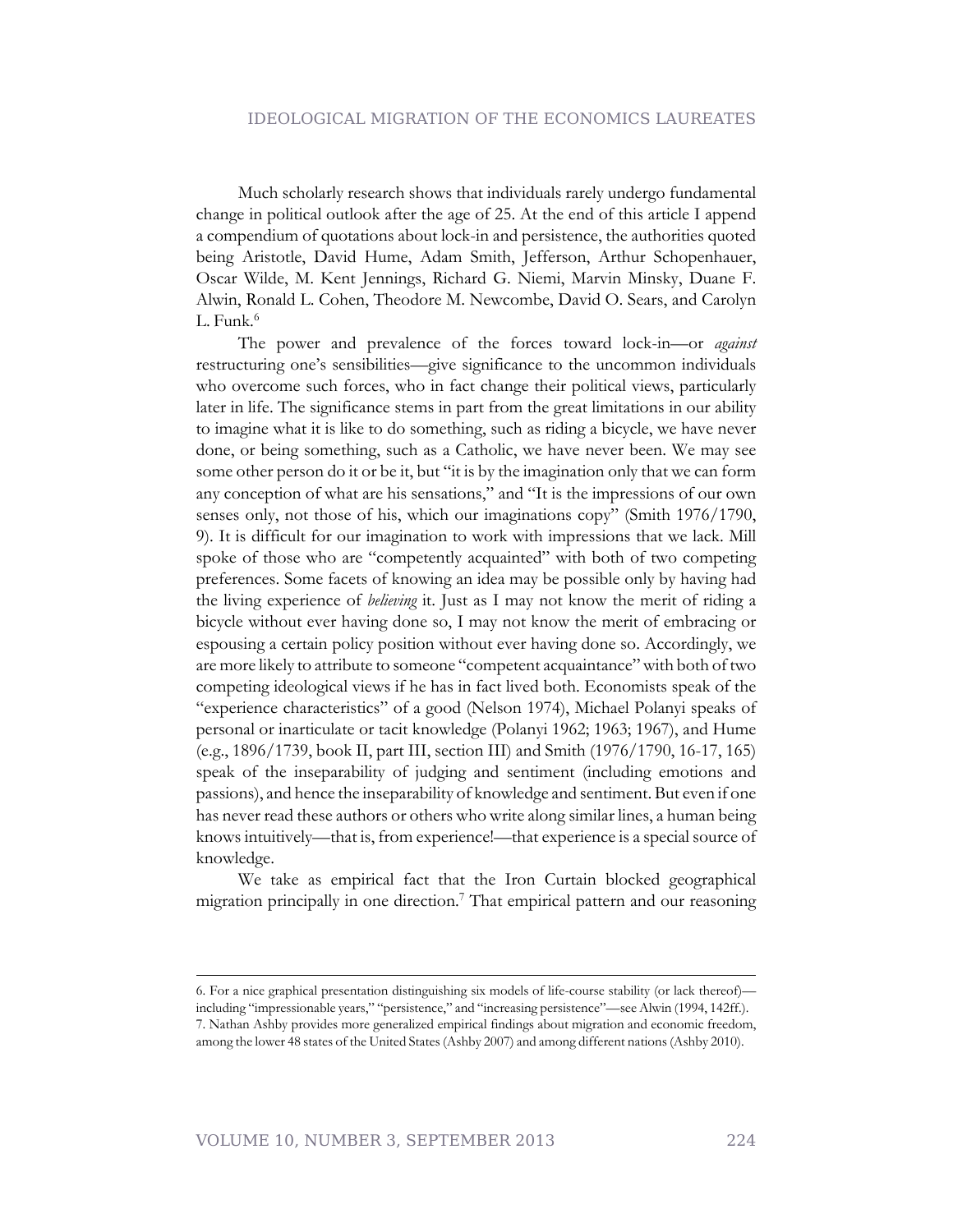about experience and demonstrated preference, and associated maxims and presumptions (not axioms), might tell us something about which side was superior.

In analogous fashion, one might assert an empirical pattern in ideological migration, that it goes preponderantly in a certain direction, as evidence for the greater wisdom of that direction. That we should draw a lesson from people reconsidering their socialist views and moving away from collectivism is the theme of the six autobiographical essays contained in *The God That Failed* (Crossman 1949). There are countless works about a particular individual restructuring his or her outlook and moving away from the left. That theme rises in many works on twentieth century intellectuals (see Diggins 1975; Nash 1976; O'Neill 1982; Hollander 2006; Fleming 2009) and in collections of autobiographical essays (see Crossman 1949; Bunzel 1988; Eberstadt 2007; Block 2010). Another migration pattern is in evidence on a website housing "Testimonials by former libertarians and objectivists" (Huben 2007).

My own classical liberal orientation leads me to avoid 'left versus right' and 'liberal versus conservative.' I looked at migration in terms of growing more or less classical liberal. Also, any investigation should look only at intellectuals authors—who actually put their policy and political judgments on the record and thereby make themselves accountable for their judgments in a way that nonintellectuals do not.<sup>8</sup> If it could be shown, empirically, that most intellectuals who migrated (either growing more classical liberal or less) after young adulthood have gone in the classical liberal direction, then that empirical finding, coupled with the theory sketched here, would provide a sort of meta-evidence for classical liberalism. Or so I thought when, years ago, I developed ambitions to undertake such a project. Again, I had been aware of certain problems with the idea from the start, but over time the problems loomed larger.

# **Problems with the argument that migration patterns constitute meta-evidence**

One could propose that, within the period of several hundred years of the modern world, and within stable political orders, up to the present moment, there has been some entire 'population' of 'intellectuals,' and aim to provide evidence of migration patterns within such population. I do not want to say more about the notion of tracking one's growing more/less classical liberal, except to add one remark. I believe there is a syndrome of apostasy, usually fairly youthful, from

<sup>8.</sup> I give some discussion to the incentives that come with going on the record in Klein (2012, 1253-1254).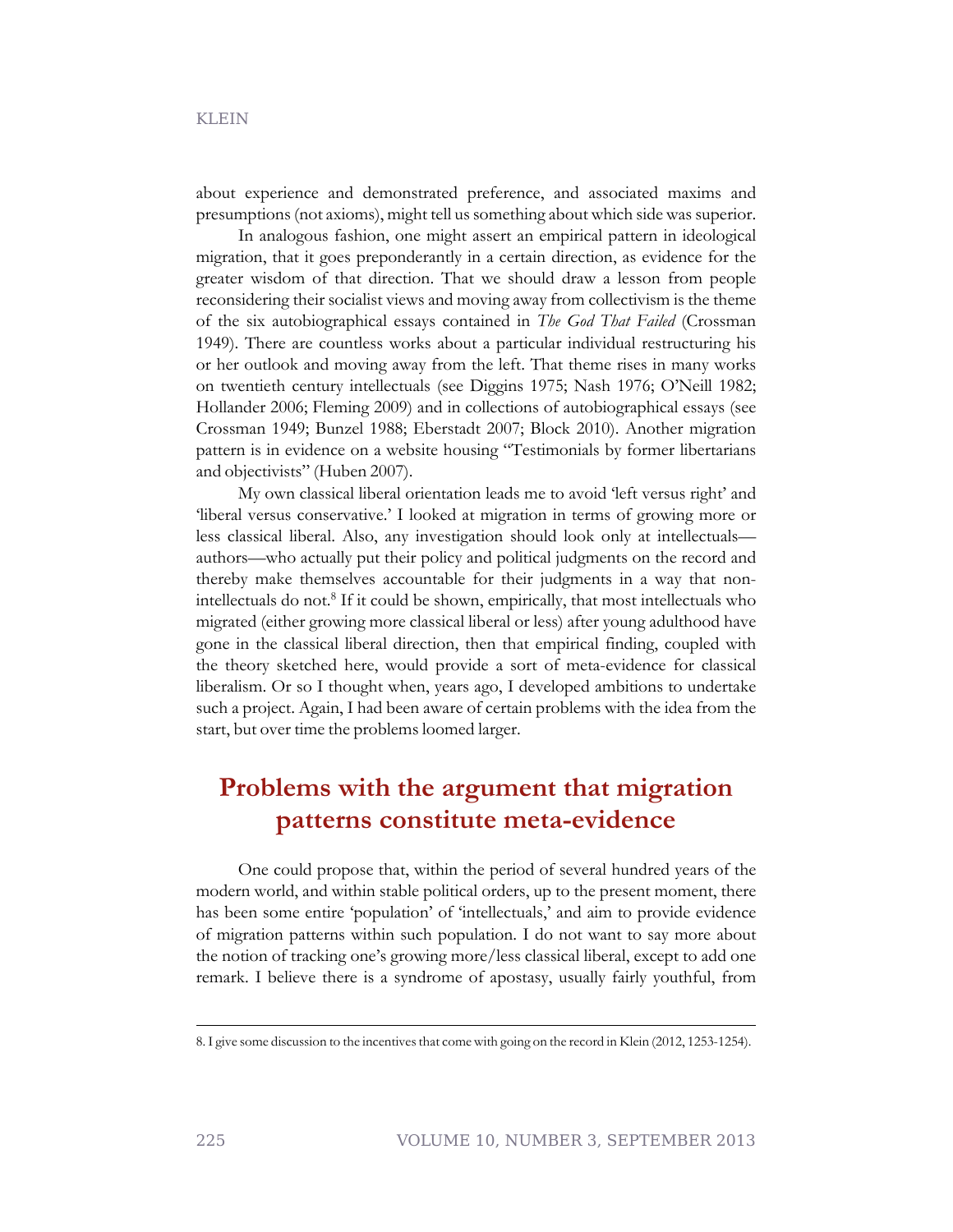classical liberal or libertarian ideas—that is, sometimes people see certain simple formulas, get attached to them for a while, come to decide that they are simplistic, and then give them up to one degree or another. None of the economics Nobel laureates is an example of such syndrome, but if one were to approach that whole population of intellectuals, such a sub-pattern of migration would have to be figured in.

In raising problems with the meta-evidence argument, I will focus on the investigation undertaken here, of the 71 economics laureates. Many of the problems would also afflict any wider investigation.

**Problem 1**: The most immediate problem with touting our investigation as evidence for the wisdom of classical liberalism is that, even if one accepted the judgments displayed in Figure 1 and the corresponding claim that a preponderance of Nobel economics migrants are those who grew more classical liberal, there is no firm basis for saying that, as regards such migration, the set of 71 economists is representative of some larger population of economists. Maybe some other sample of eminent economists, such as past presidents of the American Economic Association, would yield different results. Moreover, there is no firm basis for saying that the larger population of economists is representative of some still larger population of intellectuals—studying economics or being an economist may be special in some way, as some have alleged.<sup>9</sup> Worries about the choice of the set of individuals to be investigated, based on ad hominem arguments, are sound and proper: I have an axe to grind and I chose the set with a pretty good sense of what the results would be.

**Problem 2**: Even if one granted the results for the 71 laureates, and even if one granted that they are representative of some larger population of economists or even all intellectuals of the historical span corresponding to the collective adult experiences of the 71 individuals, say, the span from 1920 to 2013, one might argue that that slice of history is special, and notably for rude awakenings to disadvantages of contravening classical liberal principles, resulting in migrations especially in the classical liberal direction, and hence is not representative of a population of intellectuals extending outside such historical bounds.

**Problem 3 (really, a family of problems)**: Never mind the empirics of ideological migration—how sound is the argument that enhanced wisdom is indicated by an individual's migration? In offering the initial argument I provided

<sup>9.</sup> George Stigler (1959, 527) said that studying economics makes one "conservative." Many have suggested economists are especially market oriented (quotations from Frédéric Bastiat, Gunnar Myrdal, Stigler, Paul Krugman, Deirdre McCloskey, and Robert Kuttner are offered in Klein and Stern 2007, 309-311). Economists are measurably more classical liberal than others in the social sciences and humanities (see Klein and Stern 2005, 283-286).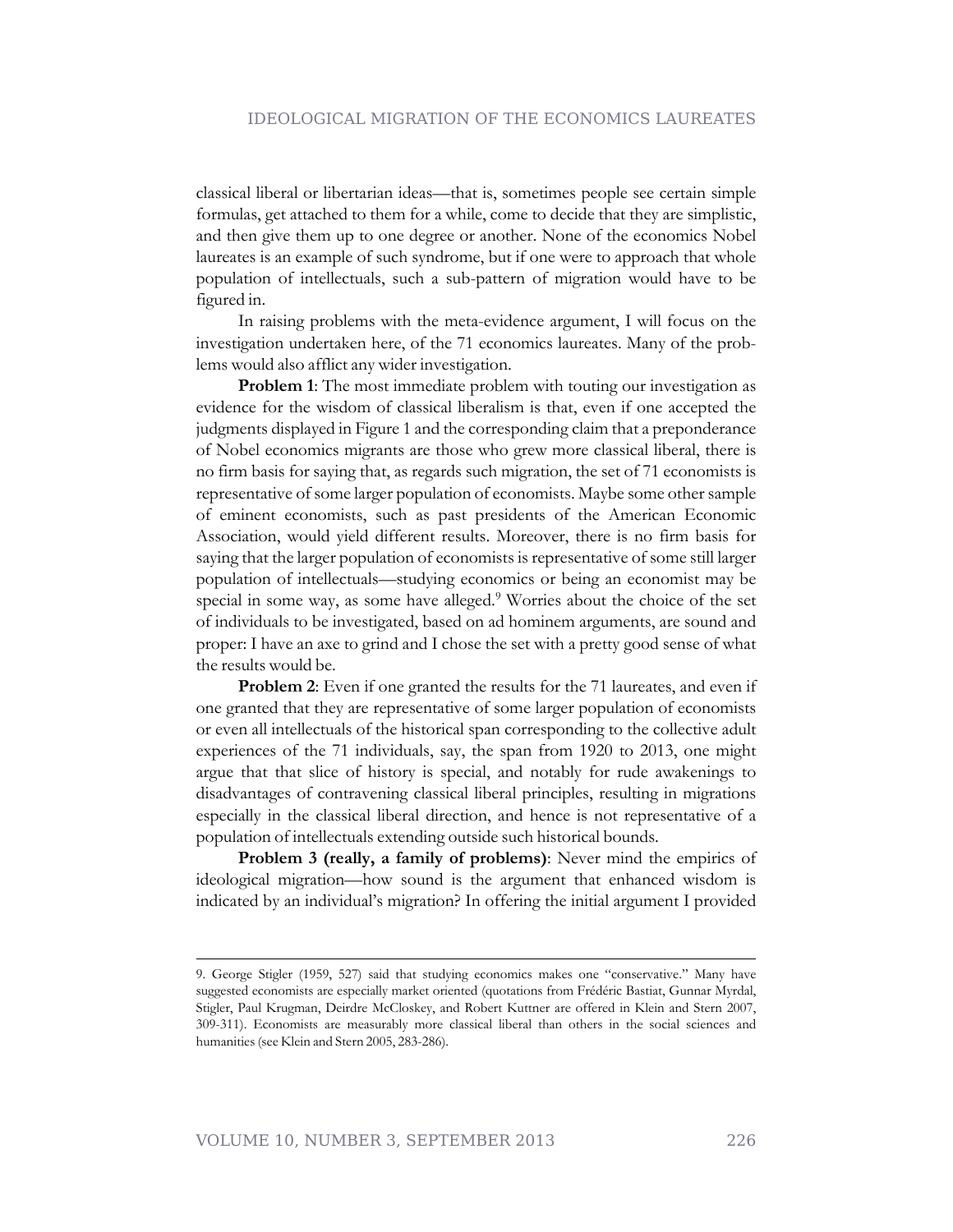a passage from John Stuart Mill. But two paragraphs later Mill acknowledges difficulties:

Capacity for the nobler feelings is in most natures a very tender plant, easily killed, not only by hostile influences, but by mere want of sustenance.... Men lose their high aspirations as they lose their intellectual tastes, because they have not time or opportunity for indulging them; and they addict themselves to inferior pleasures, not because they deliberately prefer them, but because they are either the only ones to which they have access, or the only ones which they are any longer capable of enjoying. It may be questioned whether any one who has remained equally susceptible to both classes of pleasures, ever knowingly and calmly preferred the lower; though many, in all ages, have broken down in an ineffectual attempt to combine both. (Mill 1863)

In 2003 I conducted a survey of the memberships of six scholarly associations. I asked the respondents, the vast majority of whom had Ph.D.s, and the substantial majority of which had careers in academia, to answer eighteen policy questions. The eighteen questions were, in fact, asked twice: First, what did you think when you were 25 years old? Second, what do you think now? The prime impetus for the survey (**[link](http://econfaculty.gmu.edu/klein/survey/survey-Anth.pdf)** to the survey instrument) was to see whether people who had migrated tended to go in the classical liberal direction, as opposed to the contrary direction. As it happens, the results, though confirming that most people change little after the age of 25, did *not* provide evidence that migration, when it happens, tends to go in the classical liberal direction—the data show migration pretty evenly split between the two directions. The results took some of the wind out of my sails.<sup>10</sup> I could attempt to discount the results along the lines of Mill's remarks about access and capability of enjoyment: The respondents, as duespaying members of certain professional scholarly associations and, for most, as academics, perhaps are immersed in a certain milieu with certain pressures. But more than anything my tendency has been to back off of the meta-evidence argument.

Mill, at any rate, holds on to his basic argument about preferences generally, and he proposes that we count noses:

On a question which is the best worth having of two pleasures, or which of two modes of existence is the most grateful to the feelings,

<sup>10.</sup> The 'now' data from the survey is used in numerous publications by Charlotta Stern and myself. The when-25 data from the survey has never been released or used in published work.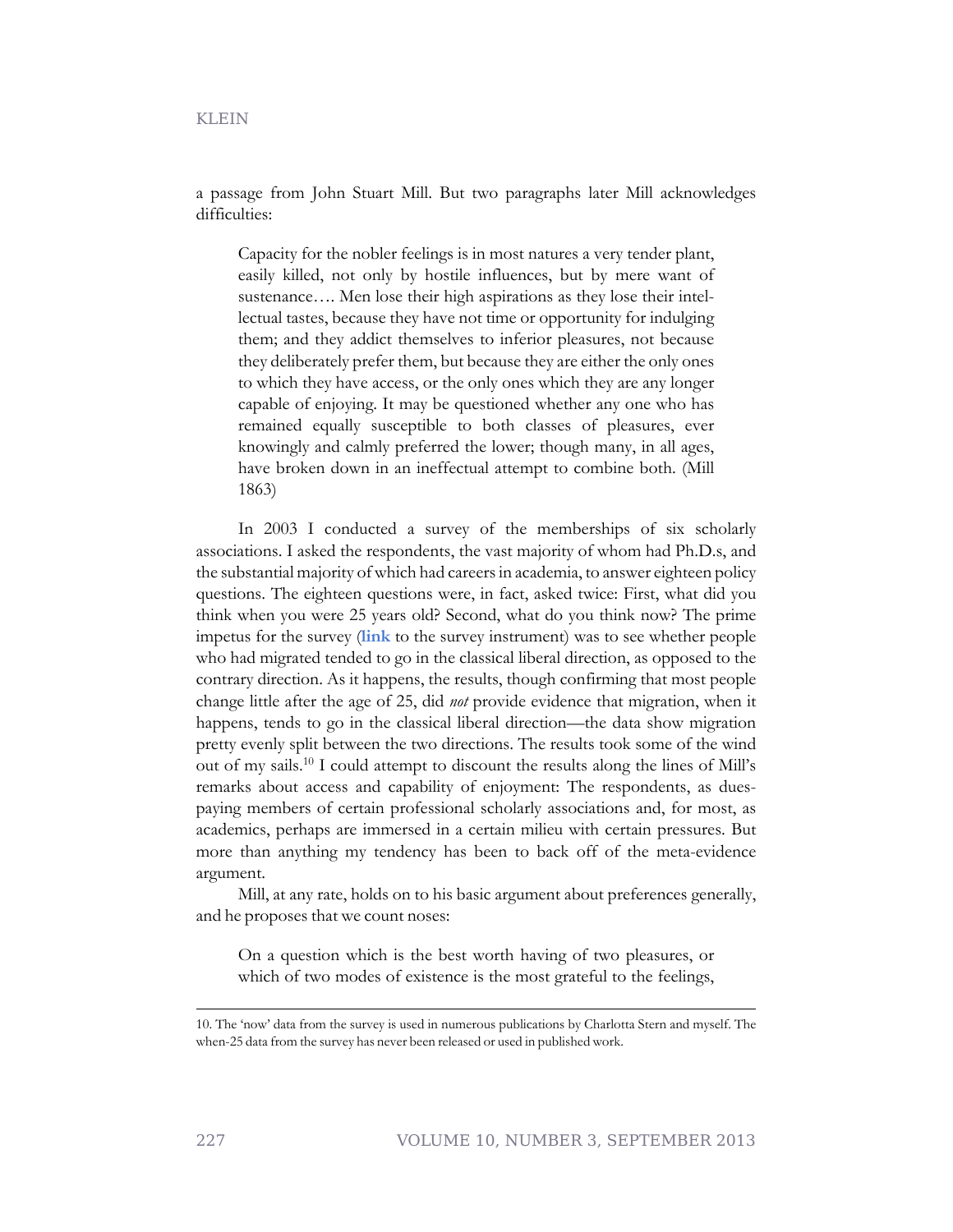apart from its moral attributes and from its consequences, the judgment of those who are qualified by knowledge of both, or, if they differ, that of the majority among them, must be admitted as final. (Mill 1863)

So, one can question the basic argument about migration and wisdom. A person might believe the better idea of two ideas, but for bad reasons. Once his reasons are found bad, he migrates to a different idea, even though other good reasons justify the first. Such might not be the tendency, but certainly it can happen.

One's discourse may be addressed to numerous publics, and the more prominent one becomes the larger and more numerous the publics become. We have good cause to throw out politicians—and, correspondingly, in our investigation it is reason to discount the case of Ohlin, who led a political party in Sweden. But the reasons for throwing out politicians in fact pertain to a good extent to all intellectuals, especially ambitious and prominent ones, like those who win Nobel Prizes. As a speaker's discourse situation grows more complex, he might grow more susceptible to various kinds of intellectual corruption. But, also, we wise analysts might interpret the same words he speaks differently. Where we say he stands depends not only on his words but also on the publics they are addressed to. Furthermore, the character we think represented by where he stands on issues might depend on the place and prominence he holds.

**Other possible problems**: Perhaps some intellectuals like to change their mind, maybe for the notoriety in doing so, or maybe from sheer boredom. Perhaps intellectuals, with age, tend to gravitate toward the status quo. Perhaps some ideologies are more susceptible to lock-in than others. These and other points are worth thinking about, but I press on.

# **Other motivations for the project**

The problems might be so great that the project does not work as evidence for the wisdom of classical liberalism. Still, there are other motivations to fall back on. Adam Smith would have us strive to make a becoming use of what is our own, and he would say that we do that by serving universal benevolence. To gain understanding of what "universal benevolence" means, and how to serve it, we need to have encounters with exemplars, to dwell in the minds of great men and women—it is in sympathy *with them*, regarding the *propriety* of policy actions and policy speech-acts, that our approbation or disapprobation of such things is enshrouded (Smith 1790, part IV). We need to see how they exercised judgment about the most important things—including the most important aspects of human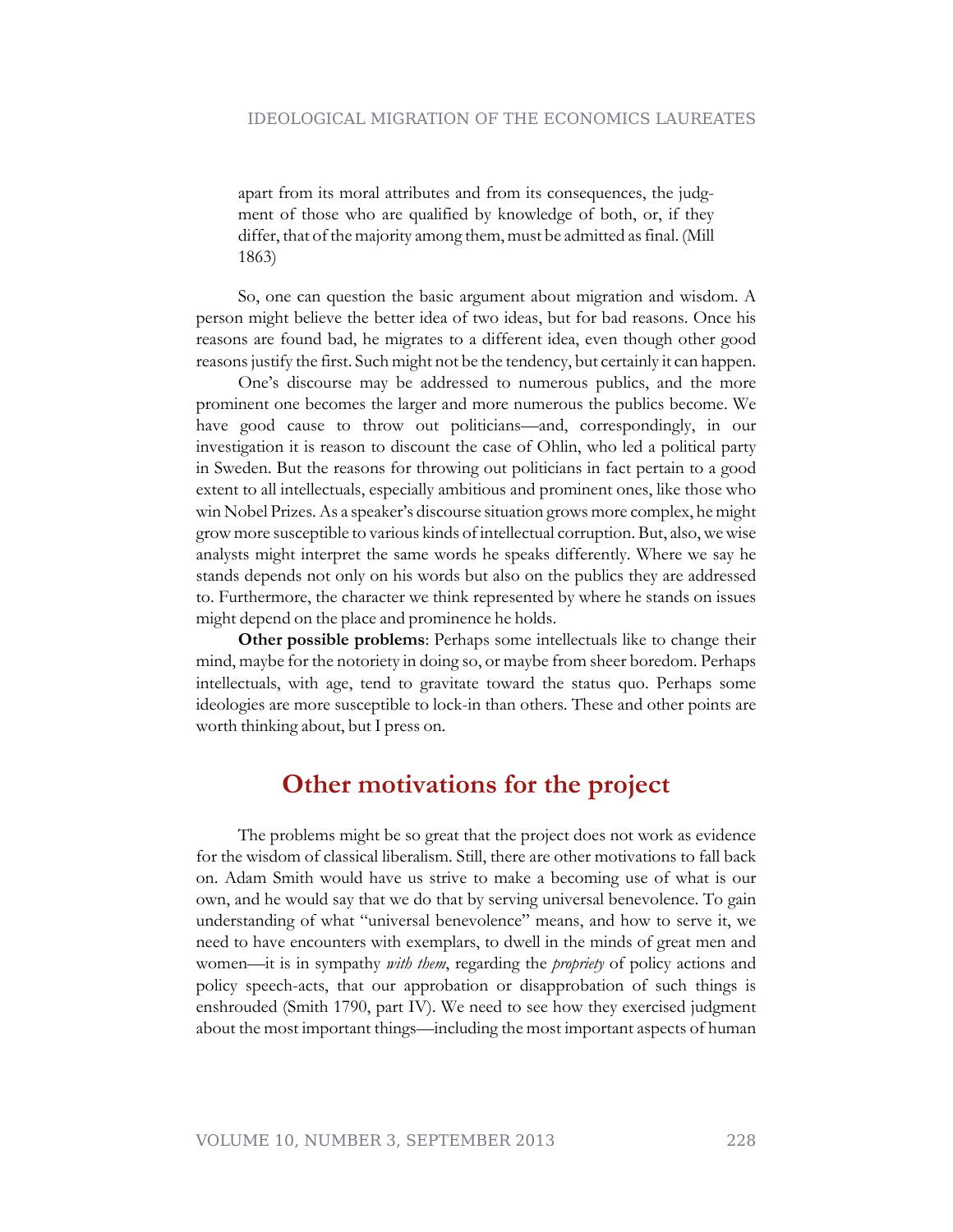betterment, the most important interpretations to employ in puzzling over such matters, the most important problems, troubles, or challenges, the most important formulations of a particular issue, the most important positions on the issue, the most important arguments for a position, the most important grounds or evidence for an argument, and so on. Every "most important" refers to what is most important among the whole universe of things to consider, so a judgment of what is most important, and how things stack up, relates to the judge's widest knowledge of things. All such judgments are made in service to purposes and duties that are, as it were, intellectually primordial. The individual person experiments in judgment, and commitments form. The character takes shape. How an exemplar develops through time is something we can learn from regardless of any considerations of patterns of ideological migration.

Other motivations include:

- The profiles might spark contemplation about the relation between economics and other areas of scholarship—politics, ethics, morals, aesthetics, psychology, and so on.
- The profiles provide material for thinking about character types among economists, or for developing a characterology of economics.
- The profiles might help us in pondering the notion that studying economics tends to make one more classical liberal.
- By reading about the 71 individuals, we learn about important trajectories over the past hundred years—in politics, economics, culture—and in a variety of countries. Intellectual biography is a pleasurable way to approach history.
- For one who wants to learn about Trygve Haavelmo's political views, his profile is a handy source. The profiles offer individual ideological portraits.

#### **How the project was carried out**

I coordinated the writing of the 71 profiles. Of those authored by Ryan Daza, Hannah Mead, and myself, the process usually worked as follows: Mead got the ball rolling by assembling primary information and a short profile of the laureate. I would review and rewrite and add material, and then pass it to Daza, who would usually then scour a wide range of materials and expand the document substantially. I would again review and rewrite. The Managing Editor of *Econ Journal Watch*, Jason Briggeman, though not listed as coauthor on any of these profiles, played a significant role by suggesting improvements to the profiles as drafted.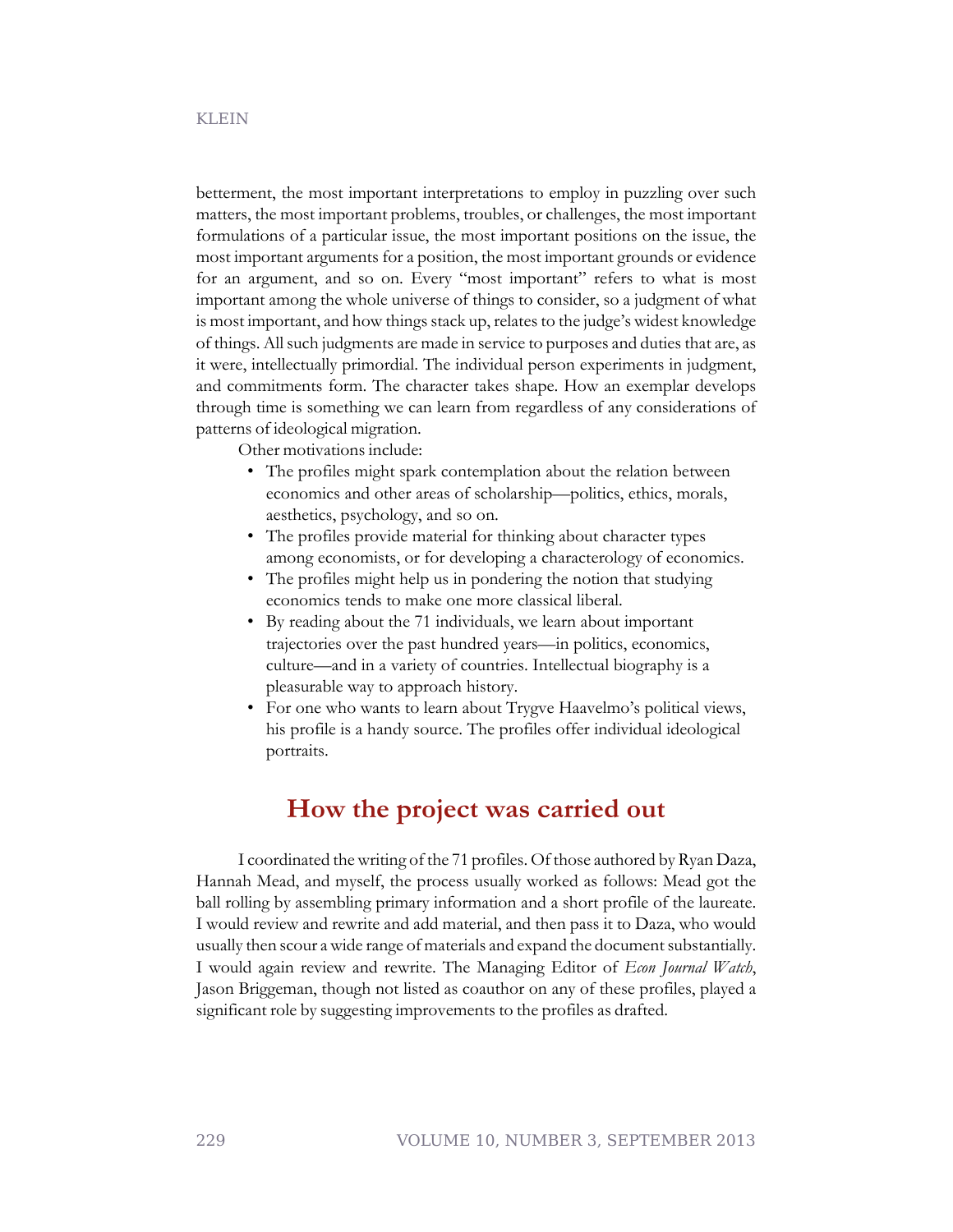Again, eight of the profiles are written by people other than (some combination of) Daza, Mead, and myself. In those profiles, the portrait painted generally sustains the migrations that I indicate in my Table 1 above, with the exception of J. Daniel Hammond's profile of Milton Friedman, who, I say, grew more classical liberal during the last 50 years of his long life.

**The questionnaire**: A questionnaire was sent by email to the laureates, and twelve of them graciously provided responses: Kenneth Arrow, Ronald Coase (who, sadly, has since passed away), Peter Diamond, Eric Maskin, James Mirrlees, Roger Myerson, Edward Prescott, Thomas Schelling, William Sharpe, Vernon Smith, Robert Solow, and Michael Spence. The response of each is incorporated into his profile. Also, we have created a special document containing only the twelve responses (**[link](http://econjwatch.org/897)**).

**The Overseeing Referee**: Internal review at *Econ Journal Watch*, for material authored by an editor of the journal, requires approval by two of the other editors; this project has received such approval. Almost all EJW material is also externally refereed.<sup>11</sup> But for this project it would have been cumbersome to arrange a special referee for each of the 71 profiles. Instead we aimed to recruit an Overseeing Referee, who would fulfill the following role:

- 1. The Overseeing Referee would observe the production process, by sharing the Dropbox folder in which all of the drafts of all of the work was saved, by being copied on important messages among collaborators, and by having an open channel by telephone and email to me, the principal investigator.
- 2. The Overseeing Referee would read material and offer feedback.
- 3. The Overseeing Referee would write an independent report on the final product, a report to be published as part of the project. The Overseeing Referee would have complete control over his report; it would be published exactly as he wished it to be. The report would offer commentary on the project and assess the integrity of its execution.

Professor David Colander of Middlebury College agreed to serve as Overseeing Referee. His report is included in the project (**[link](http://econjwatch.org/895)**). We are extremely grateful to him for his generous participation.

**The electronic bundling of the 71 profiles**: We have opted to bundle all 71 profiles into a single document called "Ideological Profiles of the Economics

<sup>11.</sup> More specifically, the journal's policy is that all material located in the six thematic sections other than "Watchpad" is externally reviewed (which, in the case of comments, might take the form of a reply from the commented-on authors). The present project is located in the "Character Issues" section of the journal. The journal website provides descriptions of the seven sections of the journal (**[link](http://econjwatch.org/about/ejw-section-descriptions)**).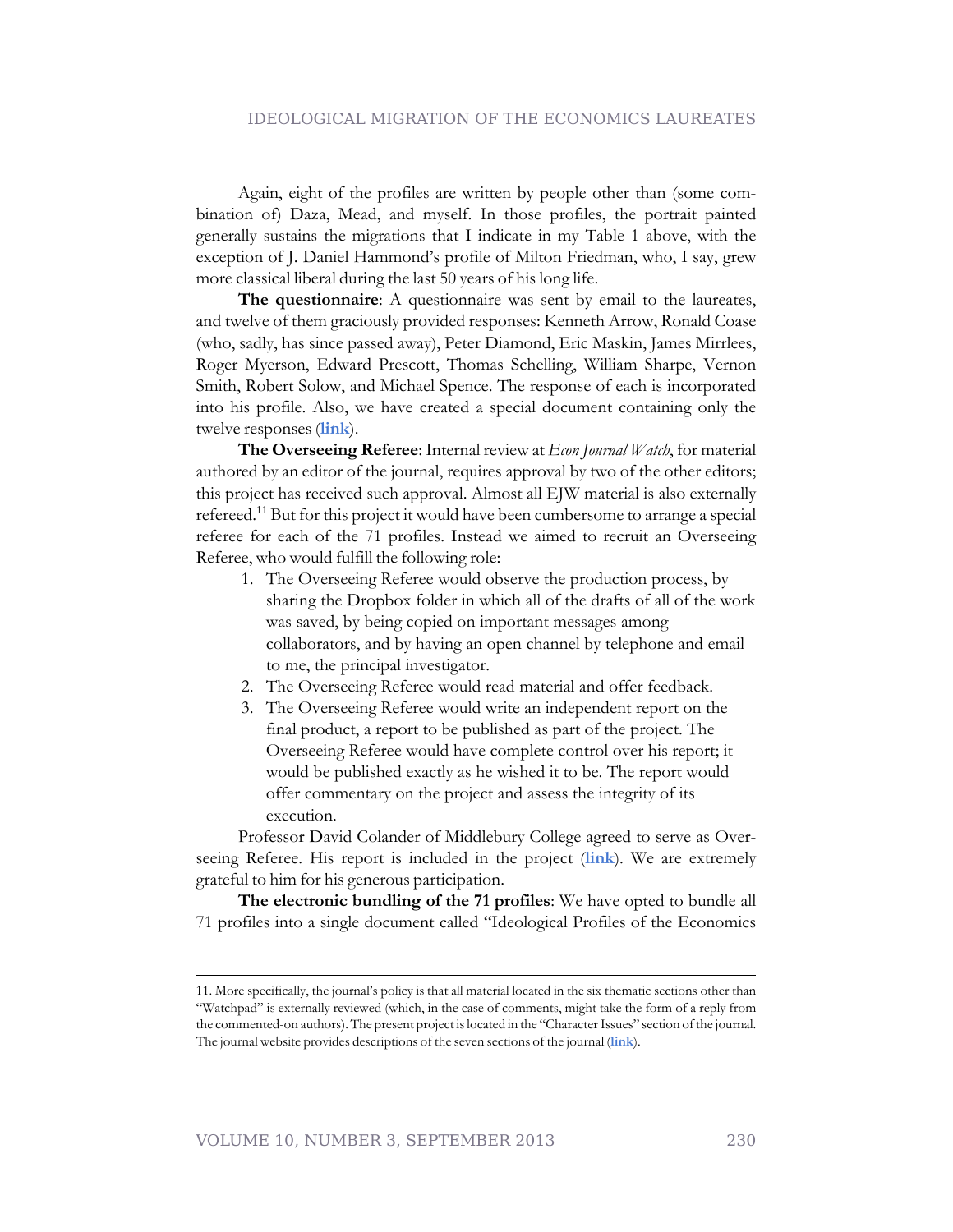Laureates" (**[link](http://econjwatch.org/893)**). We have provided links inside the document for navigating among the profiles.

# **Appendix 1: Selected Quotations on the Lockin of Ideological Sensibilities**

Aristotle, in the *Nicomachean Ethics* (book II, ch. 1):

For playing the harp makes both good and bad harpists, and it is analogous in the case of builders and all the rest; for building well makes good builders, and building badly makes bad ones. … That is why we must perform the right activities, since differences in these imply corresponding differences in the states. It is not unimportant, then, to acquire one sort of habit or another, right from our youth. On the contrary, it is very important, indeed all-important.

David Hume (1896/1739, 116):

All those opinions and notions of things, to which we have been accustom'd from our infancy, take such deep root, that 'tis impossible for us, by all the powers of reason and experience, to eradicate them; and this habit not only approaches in its influence, but even on many occasions prevails over that which arises from the constant and inseparable union of causes and effects.

David Hume (1896/1739, 453):

It has been prov'd at large, that the influence of belief is at once to inliven and infix any idea in the imagination, and prevent all kind of hesitation and uncertainty about it. Both these circumstances are advantageous. By the vivacity of the idea we interest the fancy, and produce, tho' in a lesser degree, the same pleasure, which arises from a moderate passion. As the vivacity of the idea gives pleasure, so its certainty prevents uneasiness, by fixing one particular idea in the mind, and keeping it from wavering in the choice of its objects. 'Tis a quality of human nature, which is conspicuous on many occasions, and is common both to the mind and body, that too sudden and violent a change is unpleasant to us, and that however any objects may in themselves be indifferent, yet their alteration gives uneasiness. As 'tis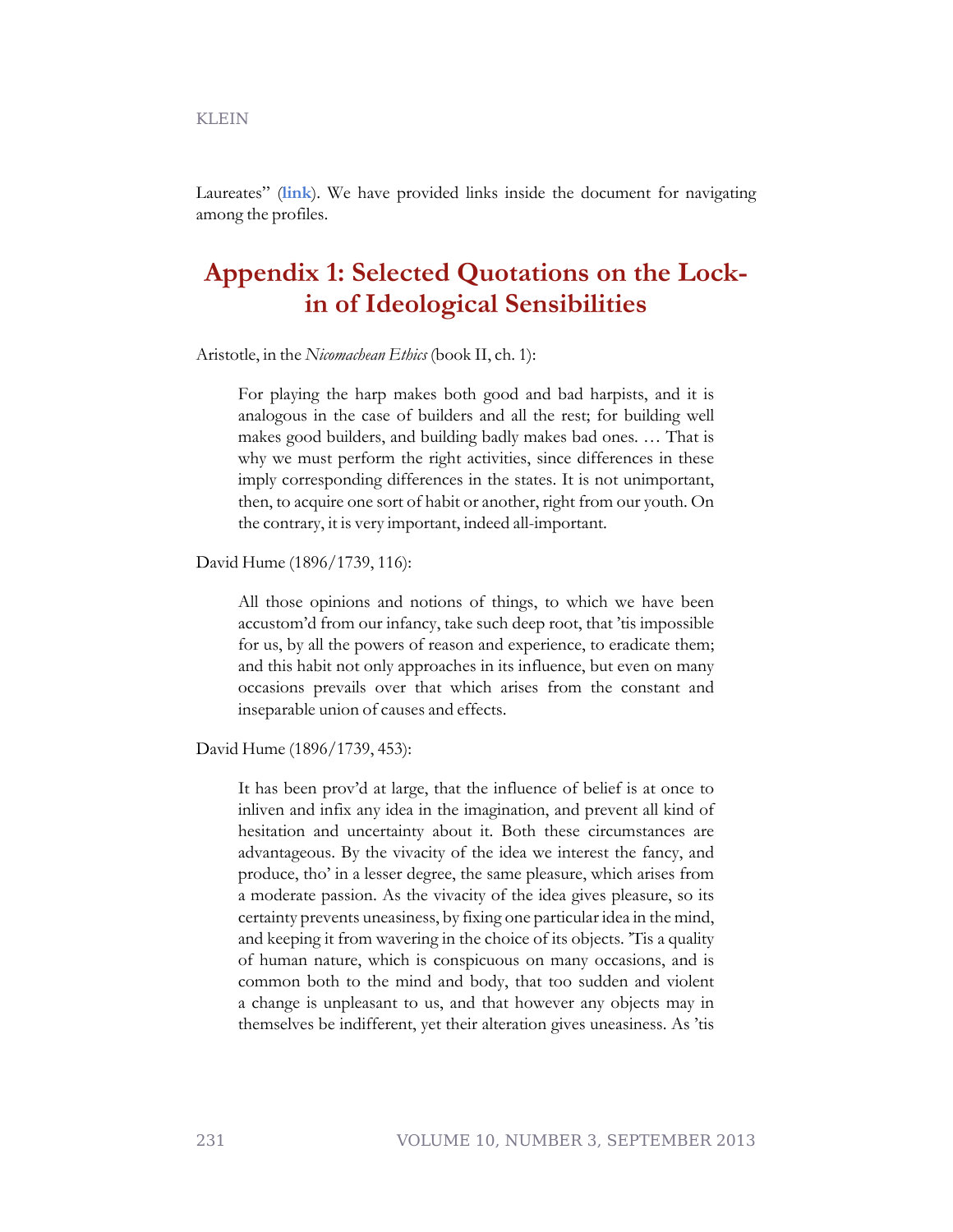the nature of doubt to cause a variation in the thought, and transport us suddenly from one idea to another, it must of consequence be the occasion of pain. This pain chiefly takes place, where interest, relation, or the greatness and novelty of any event interests us in it.

Adam Smith (1976/1790, 158):

The opinion which we entertain of our own character depends entirely on our judgments concerning our past conduct. It is so disagreeable to think ill of ourselves, that we often purposely turn away our view from those circumstances which might render that judgment unfavourable. … Rather than see our own behaviour under so disagreeable an aspect, we too often, foolishly and weakly, endeavour to exasperate anew those unjust passions which had formerly misled us; we endeavour by artifice to awaken our old hatreds, and irritate afresh our almost forgotten resentments: we even exert ourselves for this miserable purpose, and thus persevere in injustice, merely because we once were unjust, and because we are ashamed and afraid to see that we were so.

Thomas Jefferson (1984/1814, 1341):

[F]ew, in their after-years, have occasion to revise their college opinions.

Arthur Schopenhauer (1974/1851, 60):

It is quite natural for us to maintain a defensive and negative attitude to every new opinion on whose subject we have already given a firm judgment. For such an opinion makes a hostile encroachment on the hitherto exclusive system of our convictions, disturbs the peace and consolation derived therefrom, expects us to undertake fresh exertions, and declares as wasted all our previous efforts.

Oscar Wilde (1913/1891, ch. 2):

We degenerate into hideous puppets, haunted by the memory of the passions of which we were too much afraid, and the exquisite temptations that we had not the courage to yield to. Youth! Youth! There is absolutely nothing in the world but youth!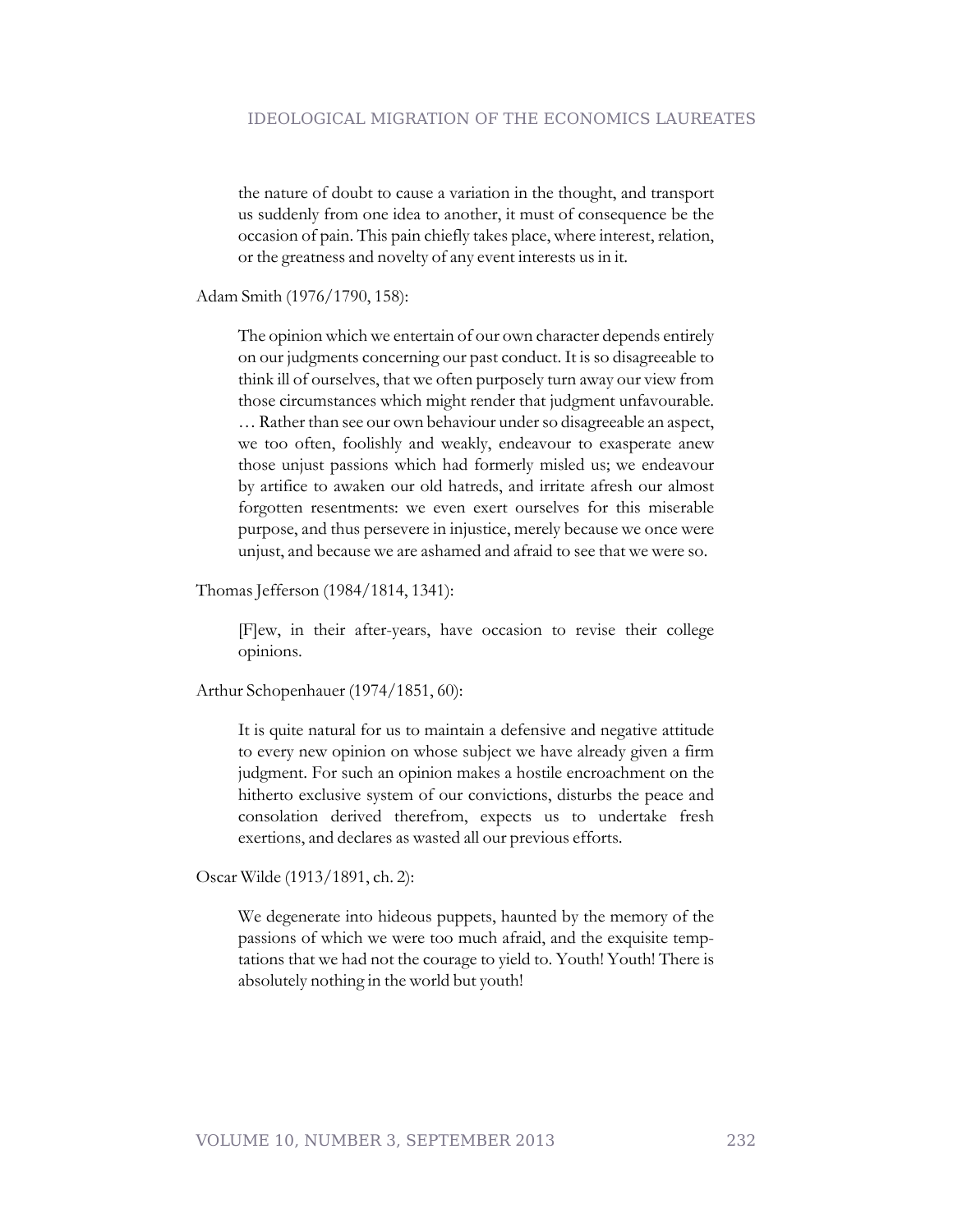KLEIN

M. Kent Jennings and Richard G. Niemi (1981, 74):

The persistence exhibited across the eight-year span was rather remarkable for a number of orientations, especially in the parental generation … Thus, while we would emphasize the apparent openness to change, there is no gainsaying the evidence of lifelong persistence. … [D]iscontinuities occurred more frequently in early than in later adulthood. Almost invariably, by any measure, there was less stability among the young than among their parents. To this extent theories that describe young adulthood as a time of structuring and restructuring of the political self are supported. Similarly, the theories of "hardening" associated with the middle years receive support.

David O. Sears (1983, 108):

The first goal of this essay has been to pose the question of persistence of early-acquired political dispositions, suggest how it might best be conceptualized, and present a brief summary of the best available evidence in determining persistence. As a crude baseline, this review suggests that some combination of a persistence and an impressionable years viewpoint best represents the course of basic symbolic predispositions over the lifespan.

Marvin Minsky (1986, 68):

[It is] singularly hard to change the agents we might want most to change—the ones that, in our infancy, helped shape our longestlasting self-ideals. … These agents are hard to change because of their special evolutionary origin. The long-term stability of many other mental agencies depends on how slowly we change our images of what we ought to be like. Few of us would survive if, left to random chance, our most adventurous impulses could tamper freely with the basis of our personalities. Why would that be such a bad thing to do? Because an ordinary "change of mind" can be reversed if it leads to a bad result. But when you change your self-ideals—then nothing is left to turn you back.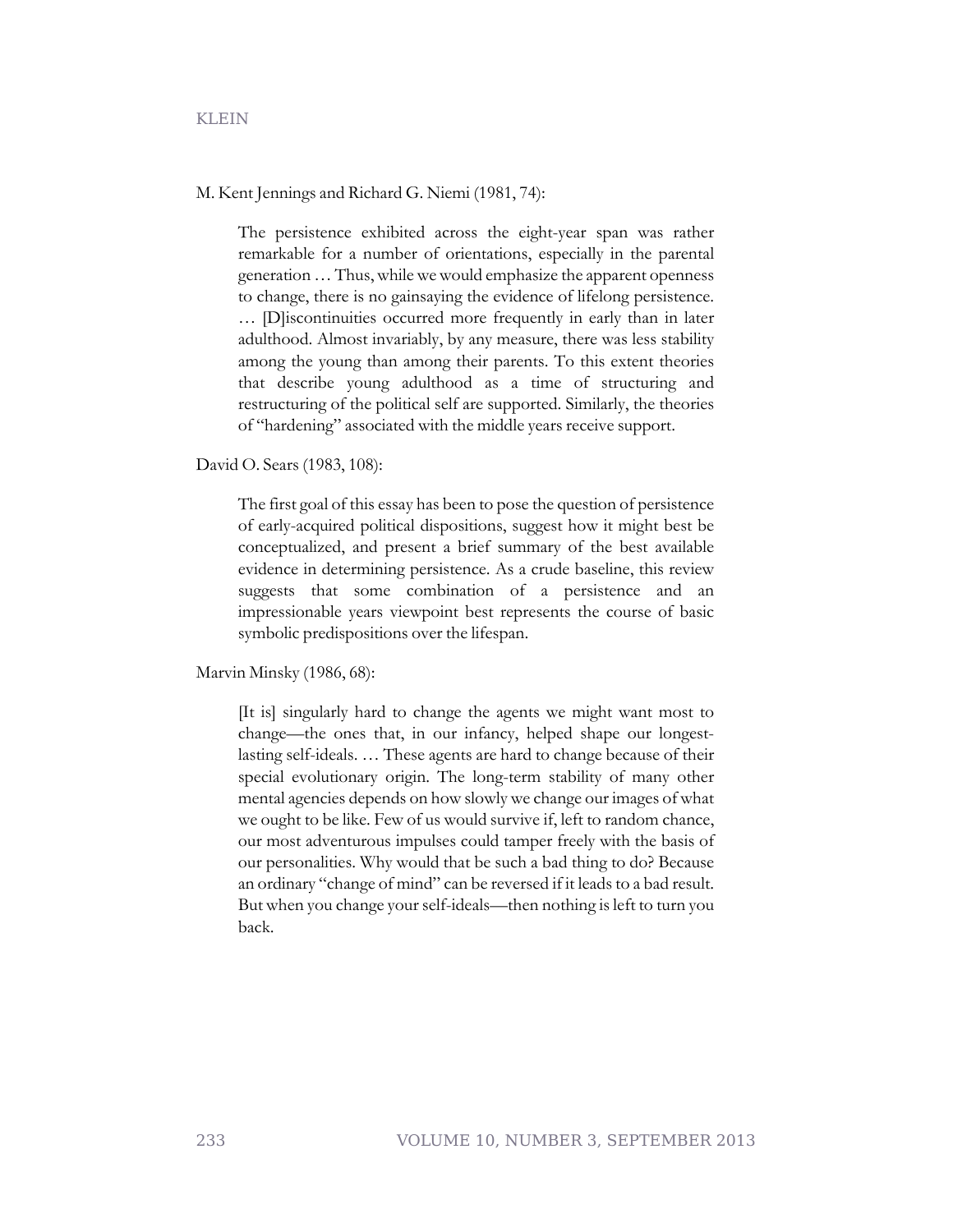Marvin Minsky (1986, 180):<sup>12</sup>

[Once] a scheme persists for long enough, it gets to be extremely hard to change—not because of limitations inherent in itself or in the agency that developed it, but because of how the rest of the society depends upon its present form.

M. Kent Jennings (1990, 347-348):

People do not generally change as much later on as they do during the pivotal first decade of adult life. People do tend to conserve what they have, what they are familiar with, what they have become habituated to. Thus, the composition of the "crystals" involved in the crystallization process can make a substantial difference over the ensuing years for individuals as well as for the polity.

Duane F. Alwin, Ronald L. Cohen, and Theodore M. Newcomb (1991, 60):

Whether measured by their attitudes toward political issues, their voting preferences, their opinions toward various public figures, or their party identifications, Bennington women who were relatively conservative while in college remained relatively conservative a quarter-century later, and those who were relatively nonconservative while in college remained nonconservative in 1960–61.

David O. Sears and Carolyn L. Funk (1999, 1):

[R]espondents were measured on four occasions between 1940 and 1977, from roughly age 30 to retirement age. These partisan attitudes were highly stable over this long period… Examination of the trajectories of the individual attitudes reveals that the most common pattern was constancy across time… There was evidence of increasing attitude crystallization through the life span, infusing core predispositions with increasing psychological strength over time.

<sup>12.</sup> See also Minsky (1986, 46, 65, 146, 154, 175, 178, 210, 254).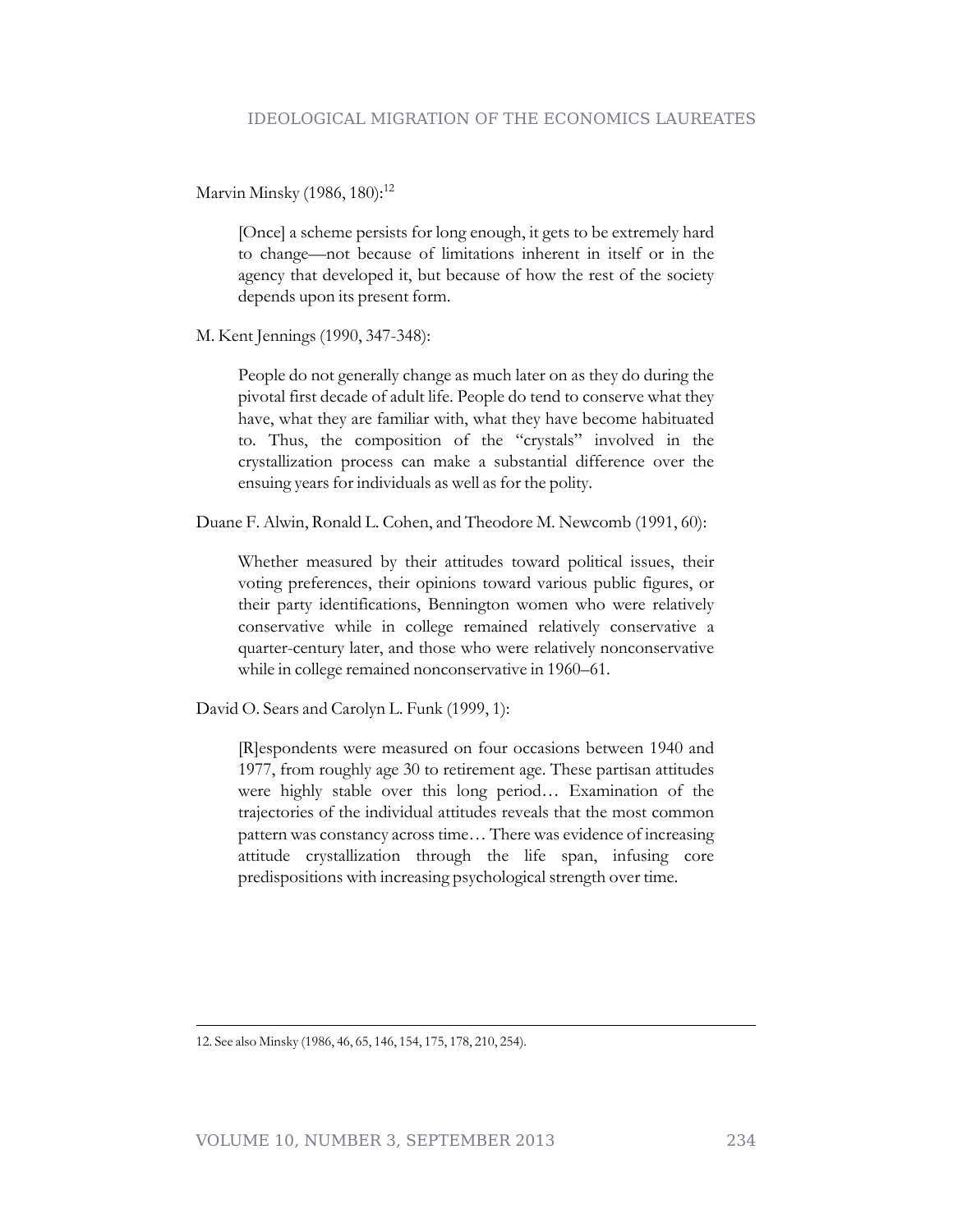KLEIN

# **Appendix 2: Ideological Ascriptions to Laureates' Late Views**

In Figure 2 I ascribe to each laureate, in his or her late years, a rough location in an ideological space ranging from "most classical liberal" to "least classical liberal." The rows indicate my confidence, or lack thereof, in doing so.

|                    | (1)                                           | (2)                                      | (3)                                        | (4)                         | (5)                                  | (6)                                                                                                      | (7)                                                                                                   | (8)                | (9)                             |
|--------------------|-----------------------------------------------|------------------------------------------|--------------------------------------------|-----------------------------|--------------------------------------|----------------------------------------------------------------------------------------------------------|-------------------------------------------------------------------------------------------------------|--------------------|---------------------------------|
|                    | most classical liberal                        |                                          |                                            |                             |                                      |                                                                                                          |                                                                                                       |                    | least classical liberal         |
| Most confident     | Becker<br>Coase<br>Friedman<br>Hayek<br>Smith |                                          |                                            |                             |                                      |                                                                                                          |                                                                                                       |                    | Frisch<br>Leontief<br>Tinbergen |
| Somewhat confident | Miller                                        | Buchanan<br>Mundell<br>Ostrom<br>Stigler | Lucas<br>North<br>Prescott<br>Schultz      | Schelling                   | Fogel<br>Heckman<br>Maskin<br>Tobin  | Mirrlees<br>Ohlin<br>Samuelson                                                                           | Akerlof<br>Arrow<br>Diamond<br>Kahneman<br>Krugman<br>Modigliani<br>Sen<br>Solow<br>Stiglitz<br>Stone |                    |                                 |
| Not confident      |                                               | Markowitz<br>Scholes                     | Kydland<br>Merton<br>Sargent<br>Williamson | Harsanyi<br>Hicks<br>Phelps | Kuznets<br>Myerson<br>Roth<br>Sharpe | Engle<br>Hurwicz<br>McFadden<br>Meade<br>Mortensen<br>Pissarides<br>Shapley<br>Sims<br>Spence<br>Vickrey | Granger<br>Haavelmo<br>Klein<br>Lewis<br>Simon                                                        | Koopmans<br>Myrdal | Kantorovich                     |
| Least confident    |                                               |                                          | Allais<br>Nash                             |                             | Selten                               | Debreu                                                                                                   | Aumann                                                                                                |                    |                                 |

**Figure 2. Ideological ascriptions to the laureates' late views**

The columns represent gradations of being classical liberal. Such discretization might seem sometimes to exaggerate differences (say, between Becker and Stigler?), as boundaries have to be drawn somewhere. The same point pertains to the rows (and, the listing of names within each cell is merely alphabetical).

In filling out the table, I began by locating certain laureates, and then, as I progressed, I located a laureate in part in relation to others I had previously located (sometimes revising, of course). There is no question that I have been able to locate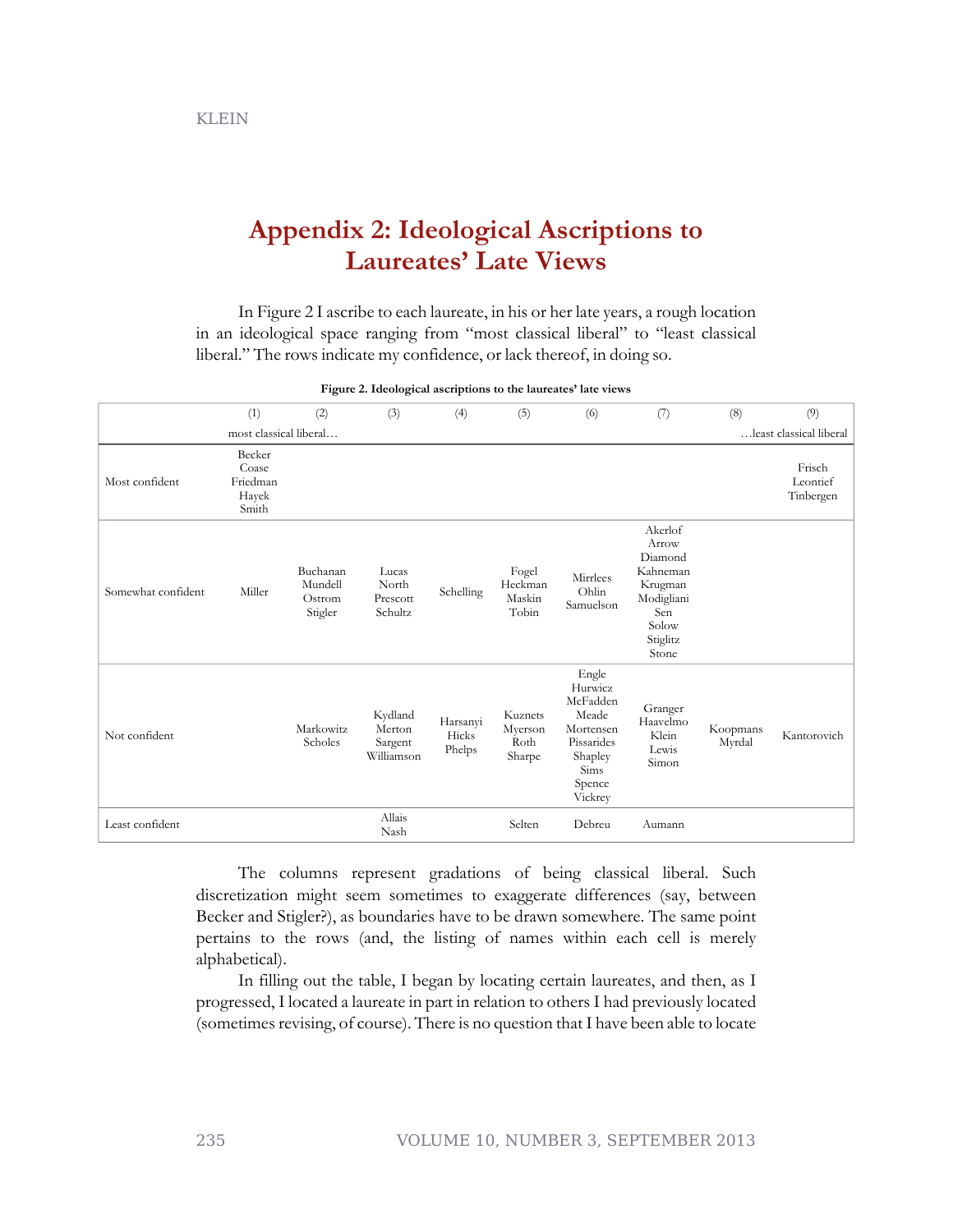the Americans most confidently, and no doubt according to sensibilities in some respects distinctively American, and then tried to incorporate the non-Americans in some suitable way. My doubts in having done so have been figured into the confidence rating (that is, the row) given with the placing of each name.

### **Appendix 3: Acknowledgments**

It is Jason Briggeman's job, as Managing Editor, to make *Econ Journal Watch* work, but the cleaning and fixing and dressing of this large project was an exceptional task. I owe Jason huge thanks for his protean work in pulling everything together under a deadline that was cruelly short.

I am grateful to all of the scholars who have authored or coauthored profiles in this project, Paul Mueller and Jeremy Horpedahl for editorial help, to the twelve laureates who responded to the questionnaire, and to David Colander for serving as Overseeing Referee. Other individuals who helped with particular profiles are thanked in footnotes.

I need to add that I am very grateful to Ted Balaker for years of collaboration on the topic of ideological migration. We worked along lines not confined to the economics laureates. Stephen Davies also worked extensively with Ted and me, and has greatly enriched my thinking on the topic of ideological migration. The three of us have produced many ideological profiles of intellectuals, profiles that are still unpublished. I hope that this project will spark new life in our joint efforts.

I owe thanks also to a few people who led me to the focus on the Nobel economics laureates. First, I thank Nils Karlson and Niclas Berggren for inviting me to speak on ideological migration at the 2009 Stockholm meeting of the Mont Pelerin Society. In my presentation I explained that the project with Balaker and Davies—at that time vast and open-ended in empirical scope—was floundering, that it suffered from grave problems, notably of empirical tractability. After I had made my presentation, Karen Horn made a presentation on her superb book based on conversations with ten Nobel economists (Horn 2009). In her presentation she remarked on migration patterns among those interviewed. Terence Kealey then urged me to undertake an investigation confined to the Nobel economists. I thank Karen and Terence for the idea of such a project.

### **References**

**Alwin, Duane F**. 1994. Aging, Personality, and Social Change: The Stability of Individual Differences Over the Adult Life Span. In *Life-Span Development and*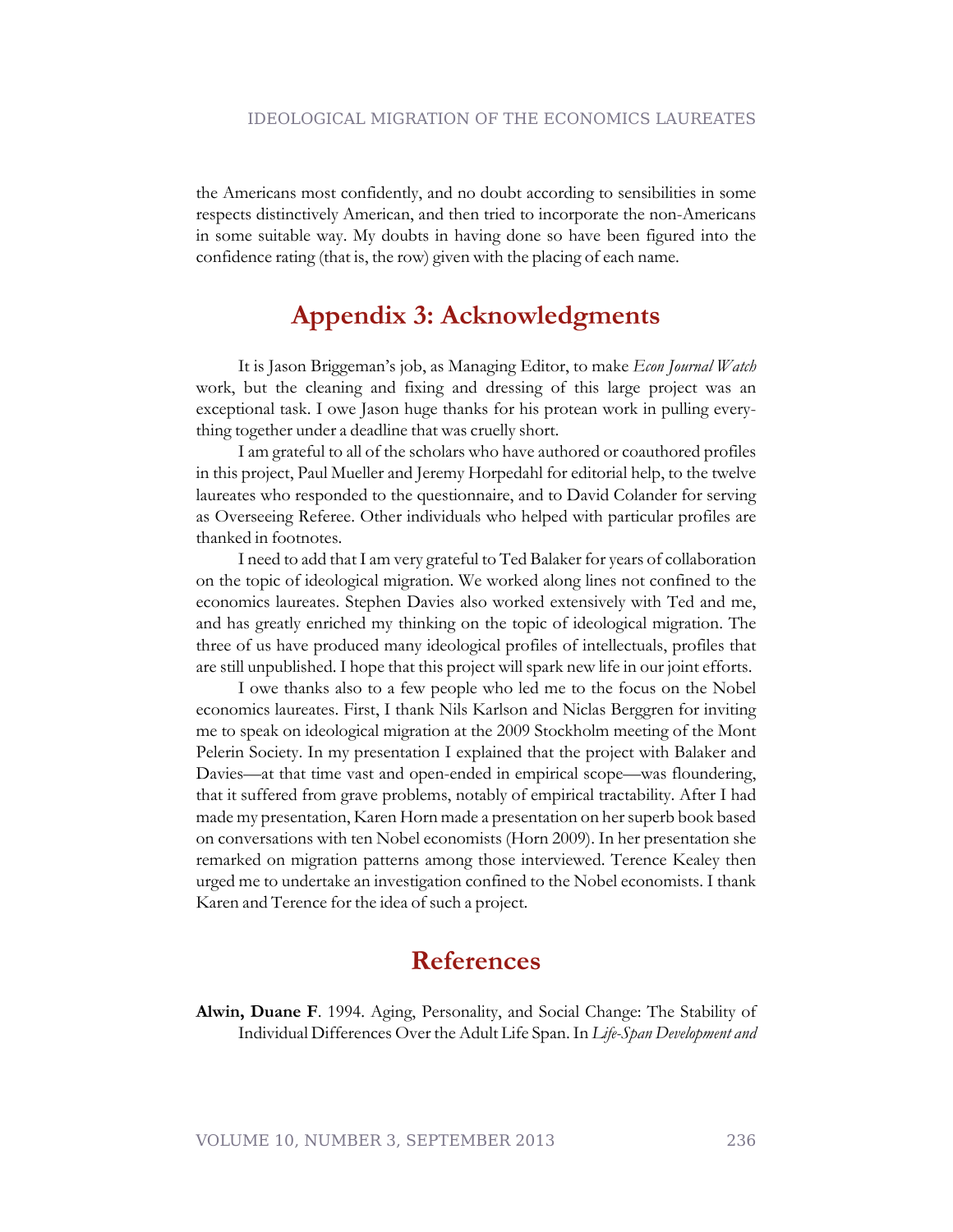*Behavior*, vol. 12, eds. David L. Featherman, Richard M. Lerner, and Marion Perlmutter, 135-185. Hillsdale, N.J.: Lawrence Erlbaum Associates.

- **Alwin, Duane F., Ronald L. Cohen, and Theodore M. Newcomb**. 1991. *Political Attitudes Over the Life Span: The Bennington Women After Fifty Years*. Madison: University of Wisconsin Press.
- **Aristotle**. 1999. *Nicomachean Ethics*, 2nd ed., trans. Terence Irwin. Indianapolis: Hackett.
- **Ashby, Nathan J**. 2007. Economic Freedom and Migration Flows Between U.S. States. *Southern Economic Journal* 73(3): 677-697.
- **Ashby, Nathan J**. 2010. Freedom and International Migration. *Southern Economic Journal* 77(1): 49-62.
- **Block, Walter**, ed. 2010. *I Chose Liberty: Autobiographies of Contemporary Libertarians*. Auburn, Ala.: Ludwig von Mises Institute. **[Link](http://mises.org/document/6073/)**
- **Bunzel, John**, ed. 1988. *Political Passages: Journeys of Change Through Two Decades, 1968–1988*. New York: Free Press.
- **Caplan, Bryan**. 2007. *The Myth of the Rational Voter: Why Democracies Choose Bad Policies*. Princeton, N.J.: Princeton University Press.
- **Crossman, Richard**, ed. 1949. *The God That Failed: A Confession*. New York: Harper & Brothers.
- **Dahrendorf, Ralf**. 2008. Liberalism and Economics. In *The New Palgrave Dictionary of Economics*, 2nd ed., eds. Steven N. Durlauf and Lawrence E. Blume. Basingstoke, UK: Palgrave Macmillan. **[Link](http://www.dictionaryofeconomics.com/article?id=pde2008_L000085)**
- **Diggins, John P**. 1975. *Up from Communism*. New York: Harper & Row.
- **Eberstadt, Mary**, ed. 2007. *Why I Turned Right: Leading Baby Boom Conservatives Chronicle Their Political Journeys*. New York: Threshold Editions.
- **Fleming, John V**. 2009. *The Anti-Communist Manifestos: Four Books That Shaped the Cold War*. New York: Norton.
- **Friedman, Milton**. 1962. *Capitalism and Freedom*. Chicago: University of Chicago Press.
- **Gaus, Gerald, and Shane D. Courtland**. 2011. Liberalism. In *The Stanford Encyclopedia of Philosophy*, Spring 2011 ed., ed. Edward N. Zalta. Center for the Study of Language and Information, Stanford University (Stanford, Calif.). **[Link](http://plato.stanford.edu/archives/spr2011/entries/liberalism/)**
- **Hayek, Friedrich A**. 1960. Why I Am Not a Conservative. In *The Constitution of Liberty*, 397-411. Chicago: University of Chicago Press.
- **Hayek, Friedrich A**. 1978. Liberalism. In *New Studies in Philosophy, Politics, Economics and the History of Ideas*, 119-151. Chicago: University of Chicago Press.
- **Hollander, Paul**. 2006. *The End of Commitment: Intellectuals, Revolutionaries, and Political Morality in the Twentieth Century*. Lanham, Md.: Ivan R. Dee.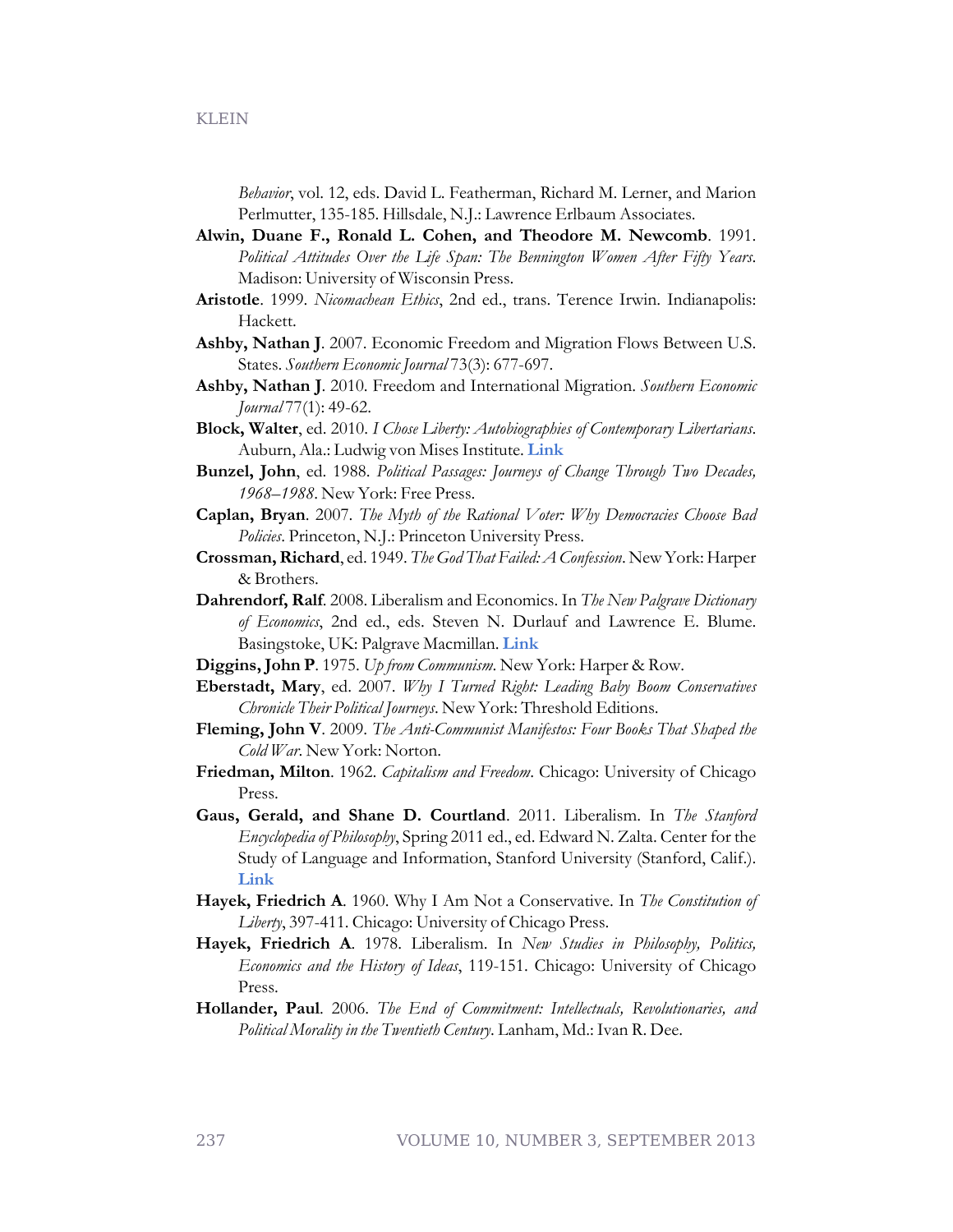#### IDEOLOGICAL MIGRATION OF THE ECONOMICS LAUREATES

- **Horn, Karen Ilse**. 2009. *Roads to Wisdom: Conversations with Ten Nobel Laureates in Economics*. Cheltenham, UK: Edward Elgar.
- **Huben, Mike**, ed. 2007. Testimonials of Former Libertarians and Objectivists. *Critiques of Libertarianism*, October 25. **[Link](http://www.std.com/~mhuben/testimony.html)**
- **Hume, David**. 1896 [1739]. *A Treatise of Human Nature*, ed. L. A. Selby-Bigge. Oxford: Clarendon Press. **[Link](http://oll.libertyfund.org/index.php?option=com_staticxt&staticfile=show.php?title=342&Itemid=99999999)**
- **Jefferson, Thomas**. 1984 [1814]. Letter to John Adams, July 5. In *Thomas Jefferson: Writings*, ed. Merrill D. Peterson, 1339-1343. New York: Library of America.
- **Jennings, M. Kent**. 1990. The Crystallization of Orientations. In *Continuities in Political Action: A Longitudinal Study of Political Orientations in Three Western Democracies*, eds. M. Kent Jennings and Jan W. van Deth, et al., 313-348. New York: Walter de Gruyter.
- **Jennings, M. Kent, and Richard G. Niemi**. 1981. *Generations and Politics: A Panel Study of Young Adults and Their Parents*. Princeton, N.J.: Princeton University Press.
- **Klein, Daniel B**. 2012. The Forsaken-Liberty Syndrome: Looking at Published Judgments to Say Whether Economists Reach a Conclusion. *American Journal of Economics and Sociology* 71(5): 1250-1272.
- **Klein, Daniel B., and Charlotta Stern**. 2005. Professors and Their Politics: The Policy Views of Social Scientists. *Critical Review* 17(3-4): 257-303. **[Link](http://www.criticalreview.com/2004/pdfs/klein_stern.pdf)**
- **Klein, Daniel B., and Charlotta Stern**. 2007. Is There a Free-Market Economist in the House? The Policy Views of American Economic Association Members. *American Journal of Economics and Sociology* 66(2): 309-334.
- **Mill, John Stuart**. 1863. *Utilitarianism*. London: Parker, Son, and Bourn. **[Link](http://archive.org/stream/a592840000milluoft/a592840000milluoft_djvu.txt)**
- **Mill, John Stuart**. 1988 [1910]. Diary 1854. In *Journals and Debating Speeches Part II* (*The Collected Works of John Stuart Mill*, vol. XXVII), ed. John M. Robson. Toronto: University of Toronto Press. **[Link](http://oll.libertyfund.org/index.php?option=com_staticxt&staticfile=show.php%3Ftitle=261&Itemid=28)**
- **Minsky, Marvin**. 1986. *The Society of Mind*. New York: Simon & Schuster.
- **Nash, George H**. 1976. *The Conservative Intellectual Movement in America Since 1945*. New York: Basic Books.
- **Nelson, Philip**. 1974. Advertising as Information. *Journal of Political Economy* 82(4): 729-754.
- **O'Neill, William L**. 1982. *A Better World: The Great Schism: Stalinism and the American Intellectuals*. New York: Simon & Schuster.
- **Polanyi, Michael**. 1962. *Personal Knowledge: Towards a Post-Critical Philosophy*. Chicago: University of Chicago Press.

**Polanyi, Michael**. 1963. *The Study of Man*. Chicago: University of Chicago Press.

**Polanyi, Michael**. 1967. *The Tacit Dimension*. New York: Doubleday.